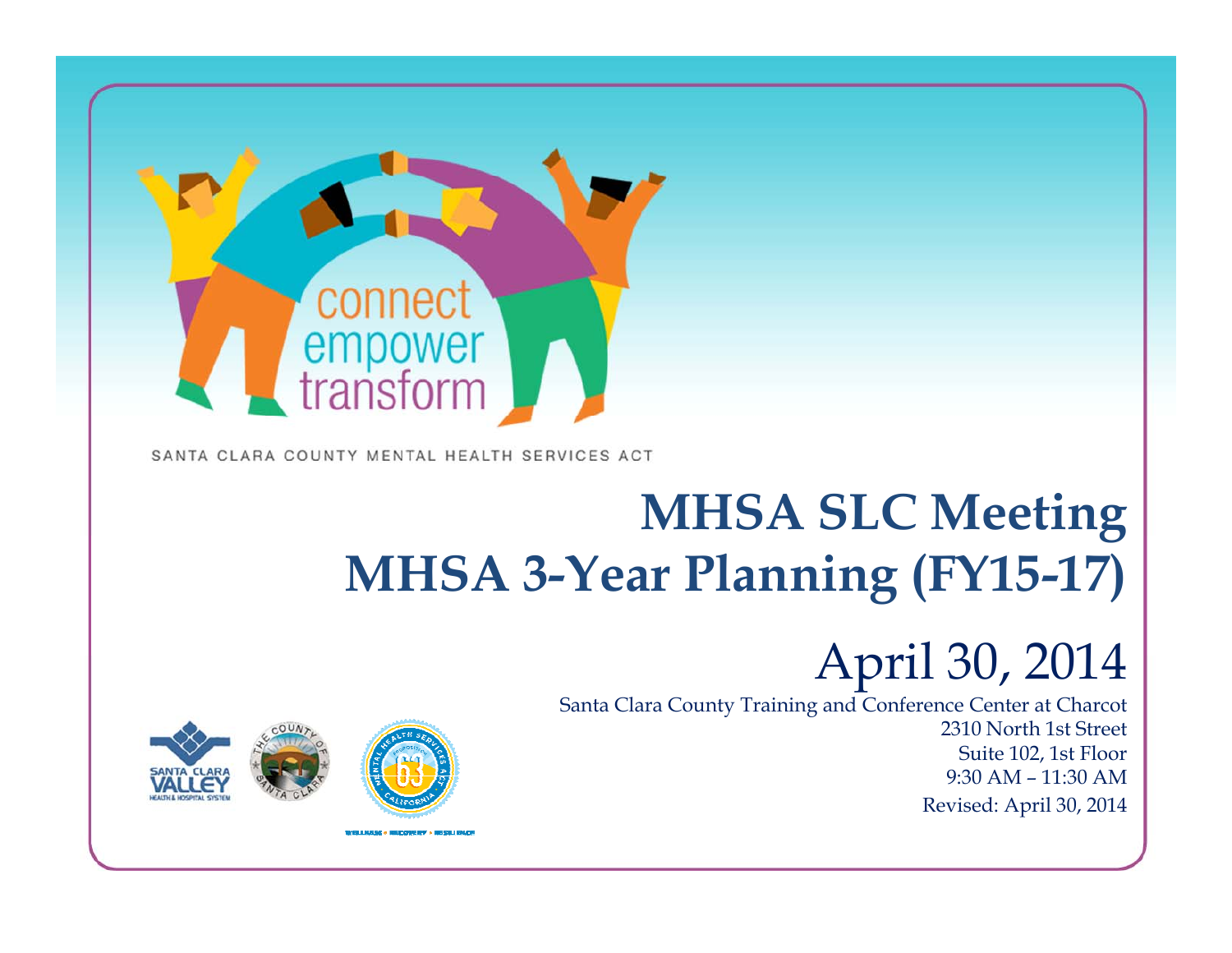# **Agenda**



- **I. Introductions** (5 mins)
- **II. Summary of YTD Activities/Info** (15 mins)
- **III. MHSA 3-Year Plan Initial Recommendations** (80 mins)
- **IV. MHSA Innovation Planning** (10 mins)
- **V. Comments and Questions** (10 mins)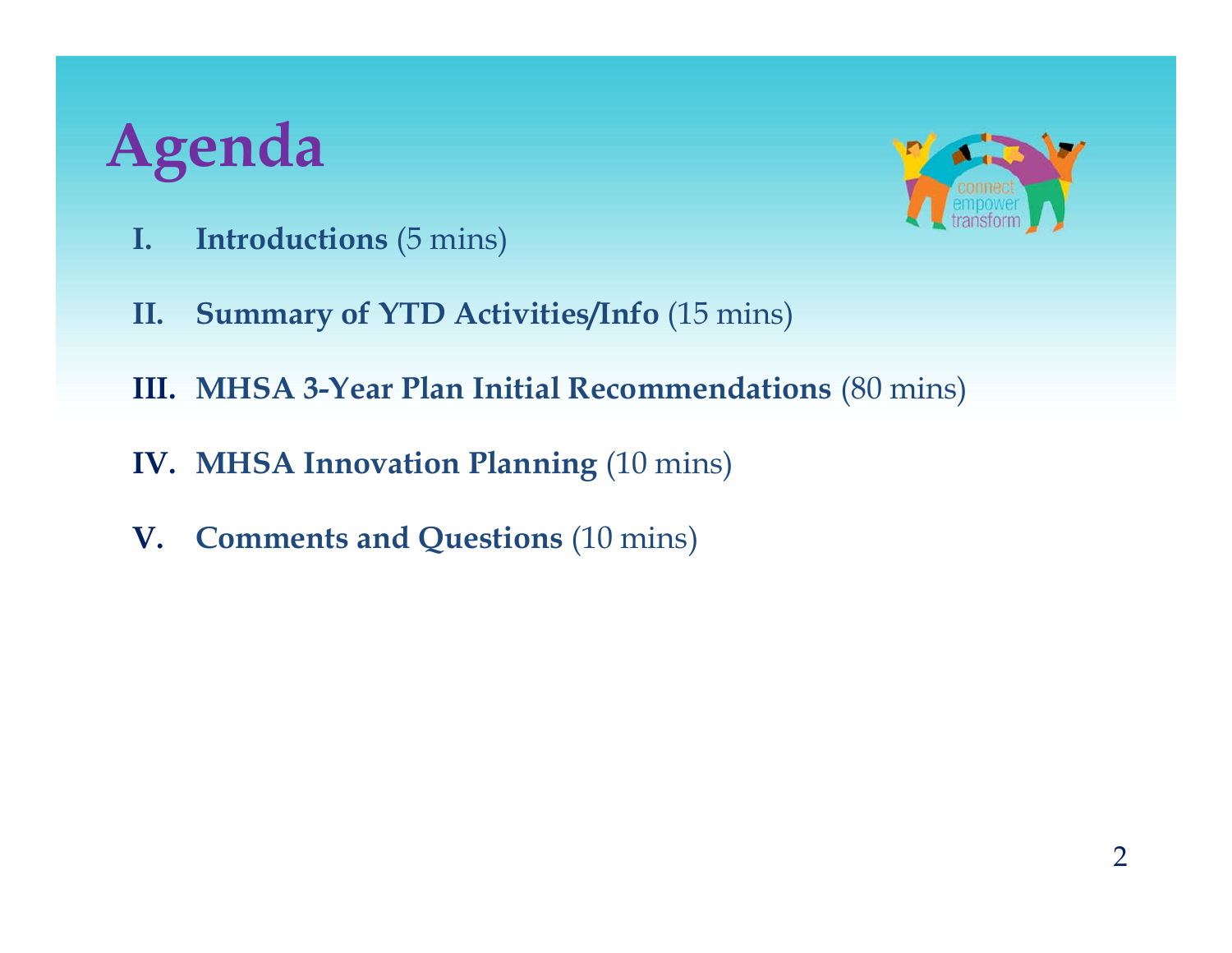

# **MHSA Three-y g ear Plannin Process FY2015 - FY2017Year -to -Date Activities / Info**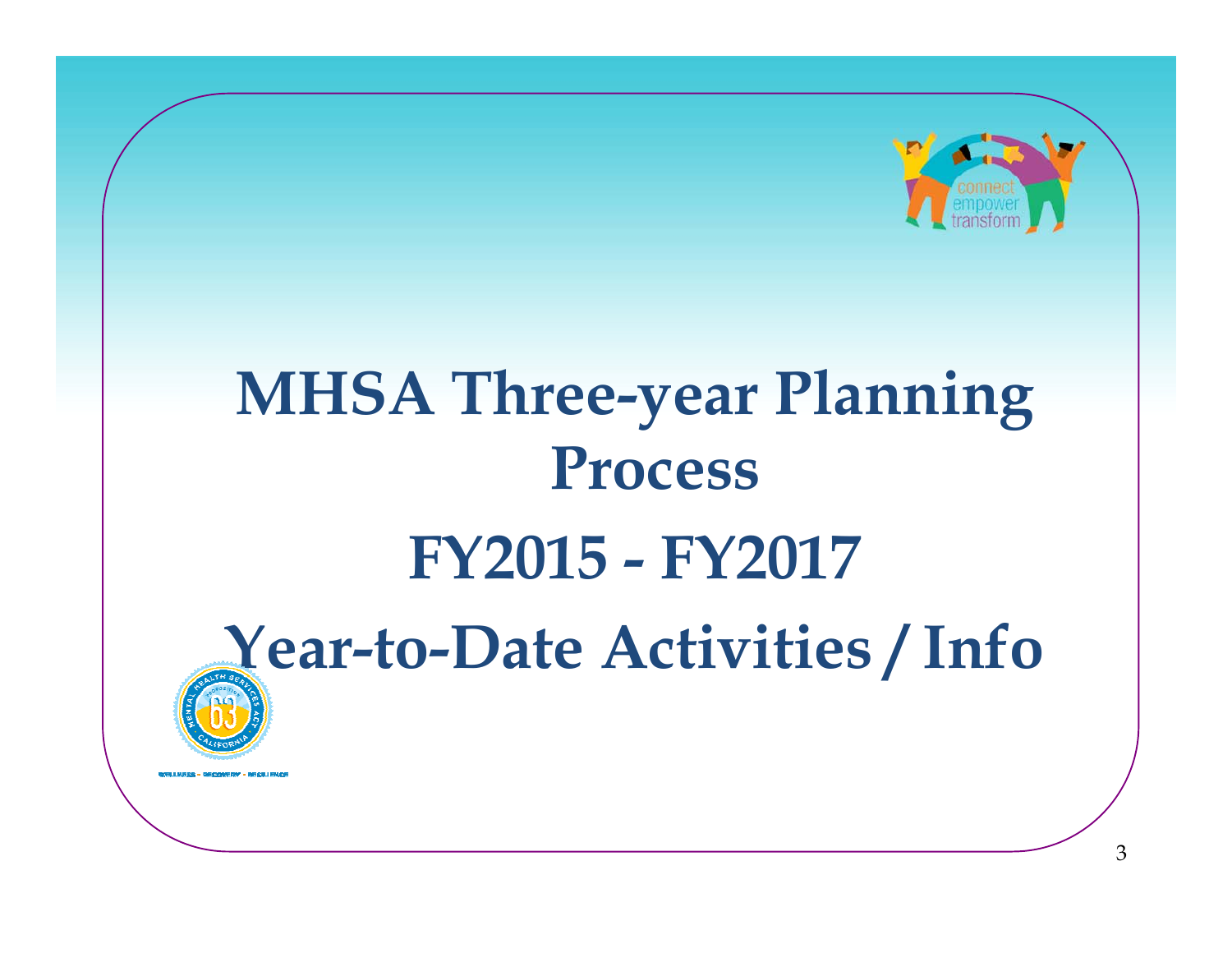#### **MHSA 3-Year Plan Overview Timeline shared at November 2013 MHSA SLC Meetin g:**



| <b>Phase I</b><br>Orientation                                                                                                                                                                                                                                                                    | <b>Phase II</b><br>Determine & Prioritize<br><b>Needs</b>                                                                                                                                                                                                                                                                                                               | <b>Phase III</b><br><b>Translate Priorities to</b><br>Plans                                                                                                                                                                                           | <b>Phase IV</b><br>Vet Plans & Approve                                                                                                                                                                                                                                                                                                                                       |
|--------------------------------------------------------------------------------------------------------------------------------------------------------------------------------------------------------------------------------------------------------------------------------------------------|-------------------------------------------------------------------------------------------------------------------------------------------------------------------------------------------------------------------------------------------------------------------------------------------------------------------------------------------------------------------------|-------------------------------------------------------------------------------------------------------------------------------------------------------------------------------------------------------------------------------------------------------|------------------------------------------------------------------------------------------------------------------------------------------------------------------------------------------------------------------------------------------------------------------------------------------------------------------------------------------------------------------------------|
| Nov 2013                                                                                                                                                                                                                                                                                         | Dec 2013 to April 2014                                                                                                                                                                                                                                                                                                                                                  | May 2014 to June 2014                                                                                                                                                                                                                                 | <u>July 2014 to Sept 2014</u>                                                                                                                                                                                                                                                                                                                                                |
| • November 19 2013, the<br>MHD will hold a<br>MHSA SLC meeting to<br>the launch the County's<br>MHSA three-year<br>planning process and<br>request for member and<br>stakeholder input on<br>the planning process<br>• Go over the MHSOAC's<br>MHSA three-year<br>(FY15-17) plan<br>instructions | Phase II involves two<br>actions:<br><b>1.Determine Needs</b><br>2. Prioritize Needs<br>• Review MHSA<br>programs and outcomes<br>for the five MHSA<br>components; and make<br>recommendations<br>relating to funding<br>and/or program<br>changes<br>• Review process will be<br>facilitated through the<br>MHB, MHB<br><b>Committees and MHSA</b><br><b>SLC</b> group | • Incorporate<br>proposed<br>recommendations<br>identified in Phase II<br>into the County's<br>MHSA 3-year draft<br>plan document.<br>• Review process will<br>be facilitated<br>through the MHB,<br>the MHB<br>Committees and the<br>MHSA SLC group. | •Commence 30-day<br>public comment review<br>period of the County's<br>MHSA 3-year draft plan<br>After 30-day period:<br>• Hold a MHSA SLC<br>Meeting and request<br>members' endorsement<br>of draft plan<br>• Hold MHB Public<br><b>Hearing on Draft MHSA</b><br>Three-Year draft plan<br>• Request County Board of<br>Supervisors' Adoption of<br>the County's Draft Plan |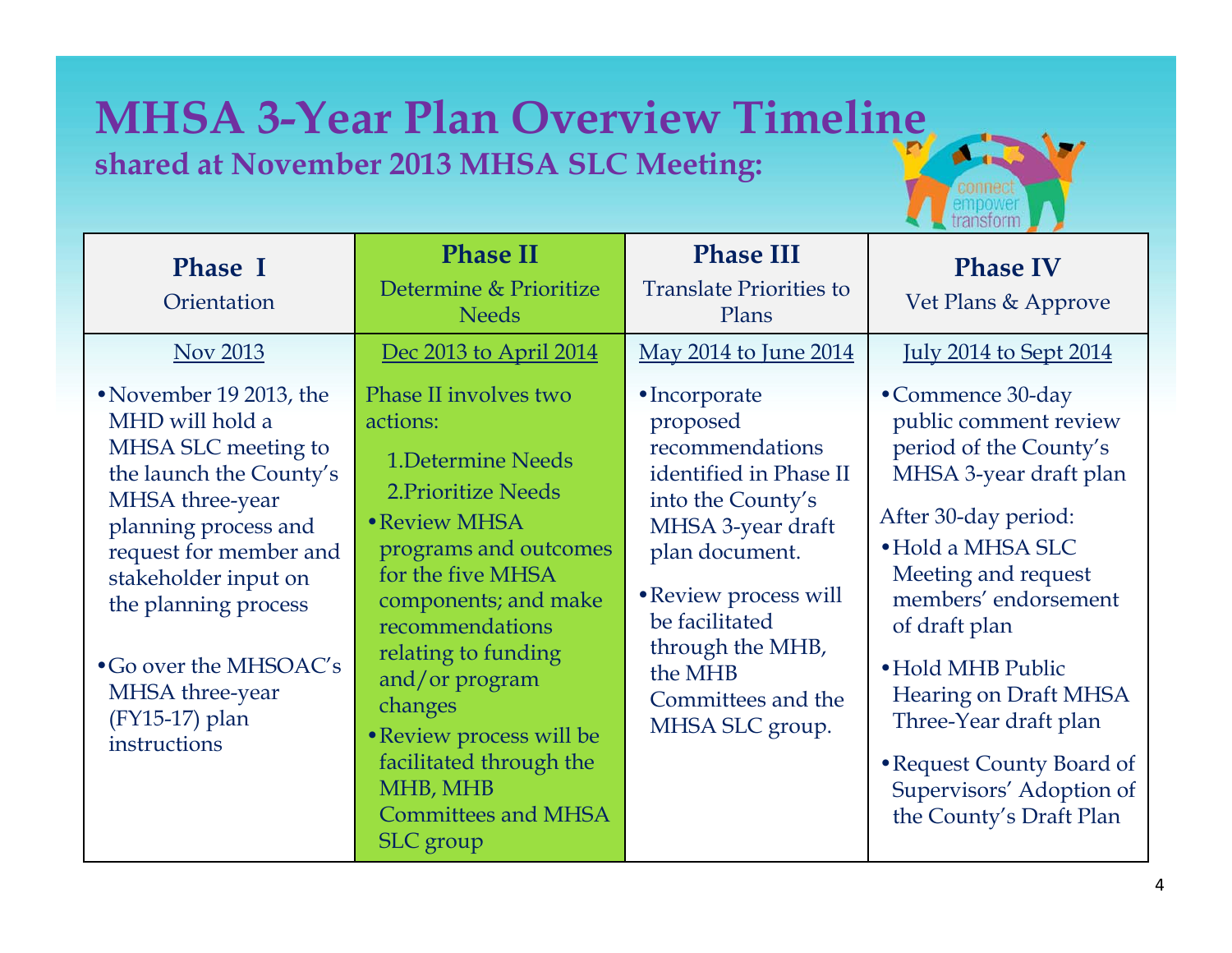#### **The County's MHSA 3-Year Plan**  *Phase II - Determine & Prioritize Needs*

#### **County MHD**

- 1. Gather Data
- 2. Analyze Data
- 3. Draft Initial Recommendations

**December 2013 /**

**Review Program Outcomes Data / Initial Recommendations; and Request for Input for at the following MHB Committees:**

- **Adult Sys of Care**
- **Family Adolescent Family, Adolescent& Children's**
- **Minority**
- **Older Adult**
- **System Pl annin g &January 2014 Syste <sup>a</sup> Fiscal**

**February - April 2014**

**Share Program Outcomes / Input received at MHB Committee Meetings to the MHSA Stakeholder Leadership Committee and request for additional Input**

**April 2014**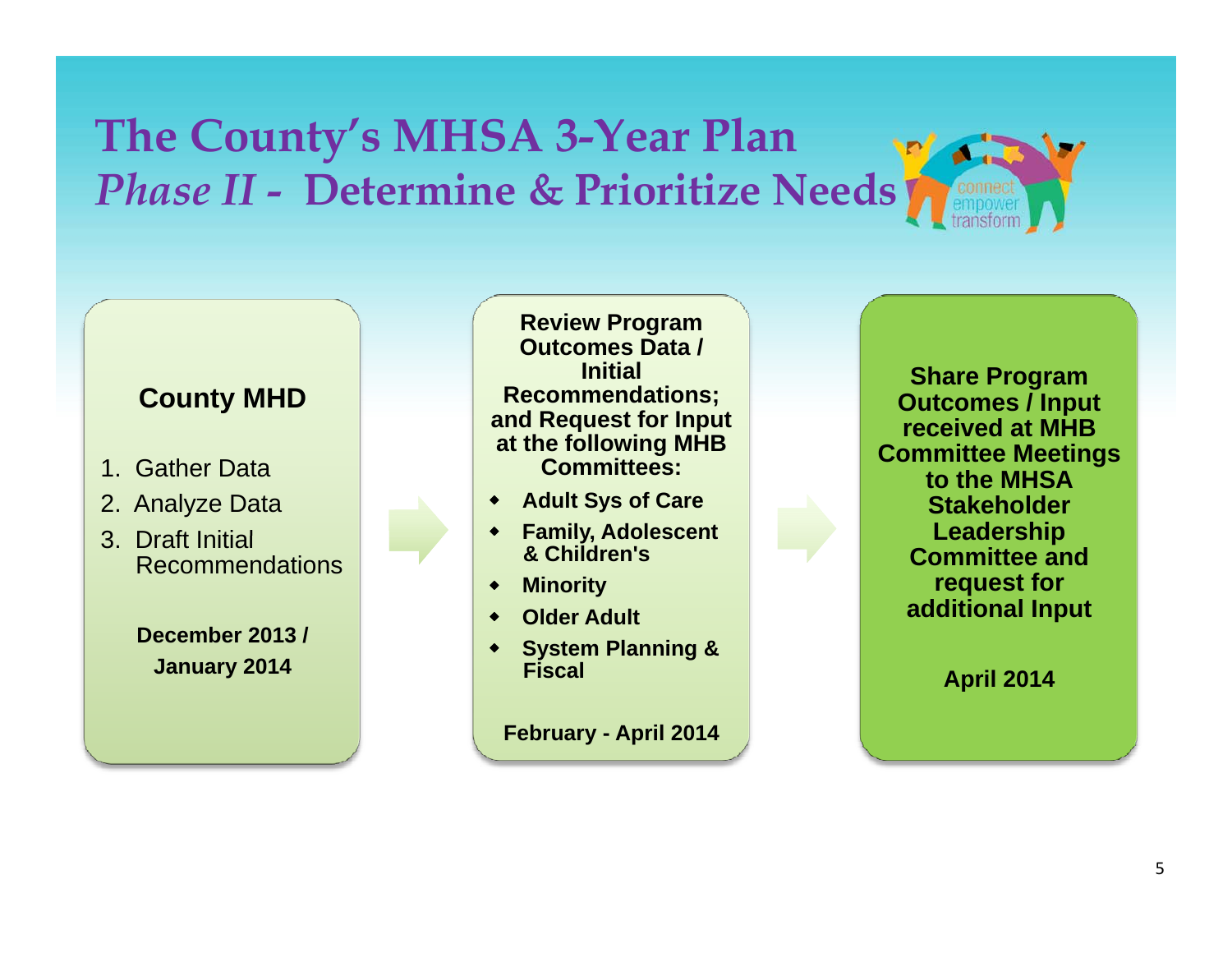#### **MHSA Estimated Component <sup>F</sup> di St <sup>t</sup> id f M h 2014 Funding a tewid e as of March (in millions of dollars)**



|                      | <b>ACTUAL</b> |             |           |             |                           | <b>ESTIMATED</b> |                                                        |
|----------------------|---------------|-------------|-----------|-------------|---------------------------|------------------|--------------------------------------------------------|
| Component            | <b>FY11</b>   | <b>FY12</b> | $FY13**$  | <b>FY14</b> | <b>FY15</b>               | <b>FY16</b>      | <b>FY17</b>                                            |
| $\mathsf{CCSS}$      | \$783.6       | \$741.0     | \$1,208.1 |             |                           |                  | $ $949.7$$ $ $1,234.7$$ $$1,065.7$$ $$1,089.4$$        |
| PEI                  | \$216.2       | \$185.2     | \$302.0   | \$237.4     |                           | $$308.7$ \$266.4 | \$272.3                                                |
| INN <sup>*</sup>     | \$119.6       | \$48.7      | \$79.5    | \$62.5      | \$81.2                    | \$70.1           | \$71.7                                                 |
| Total                | \$1,119.4     | \$974.9     |           |             |                           |                  | $$1,589.6$ $$1,249.6$ $$1,624.6$ $$1,402.2$ $$1,433.4$ |
| $\frac{9}{6}$ Change |               | $-12.9\%$   | $63.1\%$  |             | $-21.4\%$ 30.0% $-13.7\%$ |                  | $2.2\%$                                                |

\*5% of the total funding must be utilized for innovative programs (WIC Section 5892(a)(6)).

\*\* Approximately 20% of FY13 Component Funding is estimated to be from prior year State Mental Health Services (MHS) Fund de posits.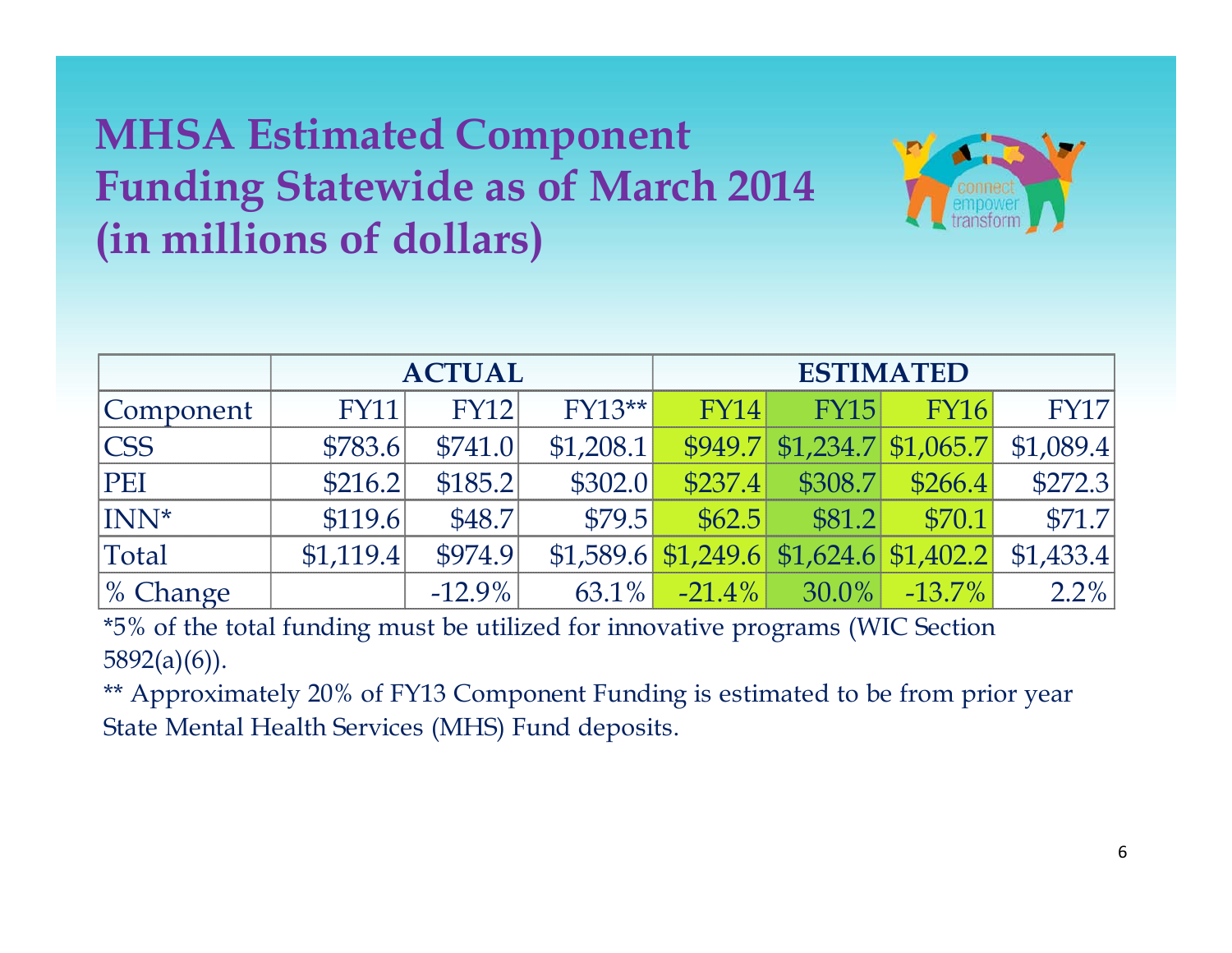#### **MHSA Estimated Component Funding for Santa Clara as of March 2014 (in millions of dollars)**



|                  | <b>ACTUAL</b> |             |             | <b>ESTIMATED</b> |             |             |             |
|------------------|---------------|-------------|-------------|------------------|-------------|-------------|-------------|
| Component        | <b>FY11</b>   | <b>FY12</b> | <b>FY13</b> | <b>FY14</b>      | <b>FY15</b> | <b>FY16</b> | <b>FY17</b> |
| <b>CSS</b>       | \$35.5        | \$33.5      | \$55.5      | \$43.7           | \$56.8      | \$49.0      | \$50.1      |
| PEI              | \$10.6        | \$9.0       | \$13.9      | \$10.9           | \$14.2      | \$12.2      | \$12.5      |
| INN From CSS 80% | N/A           | N/A         | \$2.9       | \$2.3            | \$3.0       | \$2.6       | \$2.6       |
| INN from PEI 20% | N/A           | N/A         | \$0.7       | \$0.6            | \$0.7       | \$0.6       | \$0.7       |
| INN*             | \$5.5         | \$2.2       | \$3.7       | \$2.9            | \$3.7       | \$3.2       | \$3.3       |
| <b>Total</b>     | \$51.5        | \$44.8      | \$73.1      | \$57.4           | \$74.7      | \$64.5      | \$65.9      |
| $\%$ Change      |               | $-12.9\%$   | 63.1%       | $-21.4%$         | 30.0%       | $-13.7\%$   | 2.2%        |

\*5% of the total funding must be utilized for innovative programs (W&I Code Section 5892(a)(6)).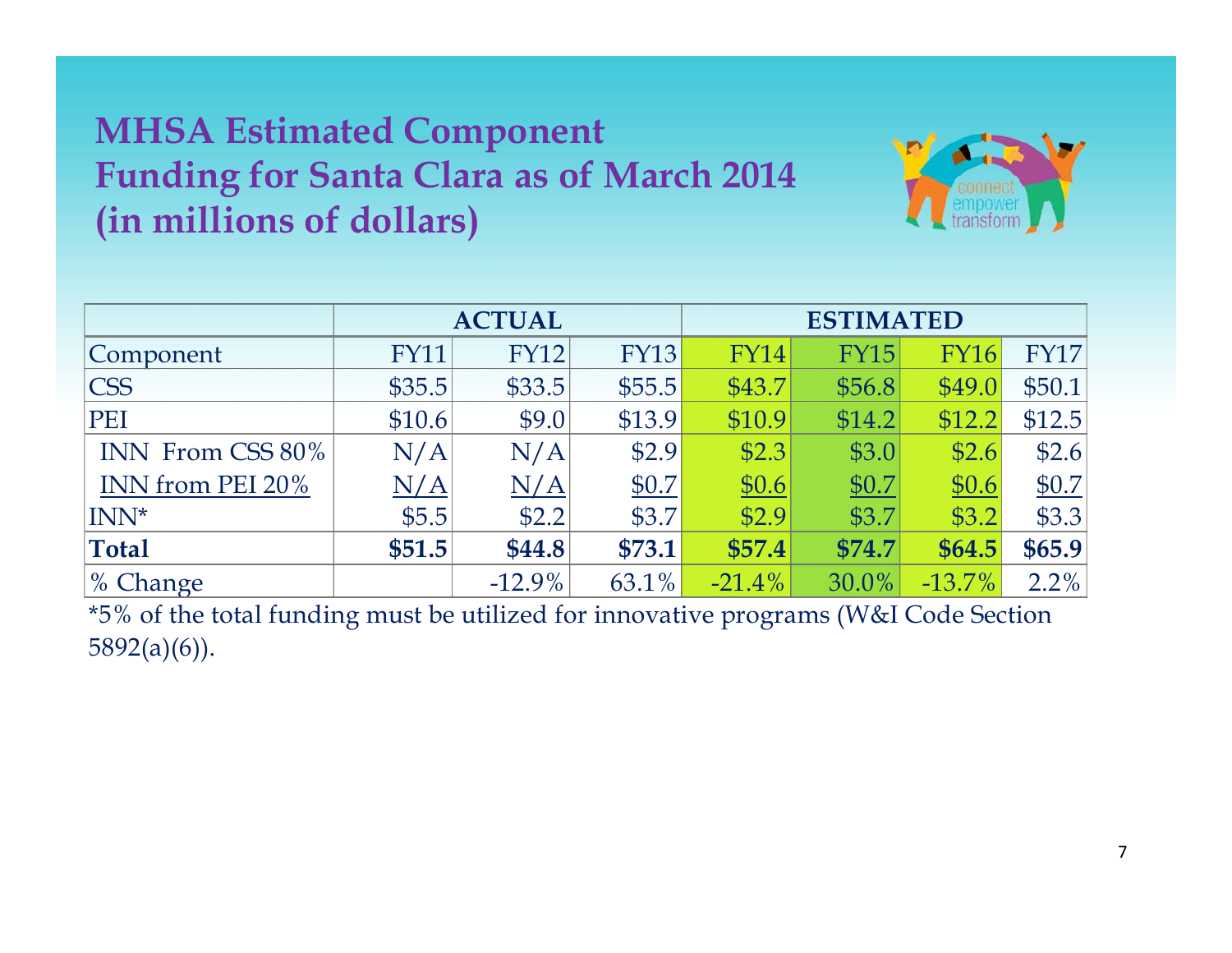#### **County's MHSA Component Funding Estimates – CSS / PEI / INN (in millions of dollars)**



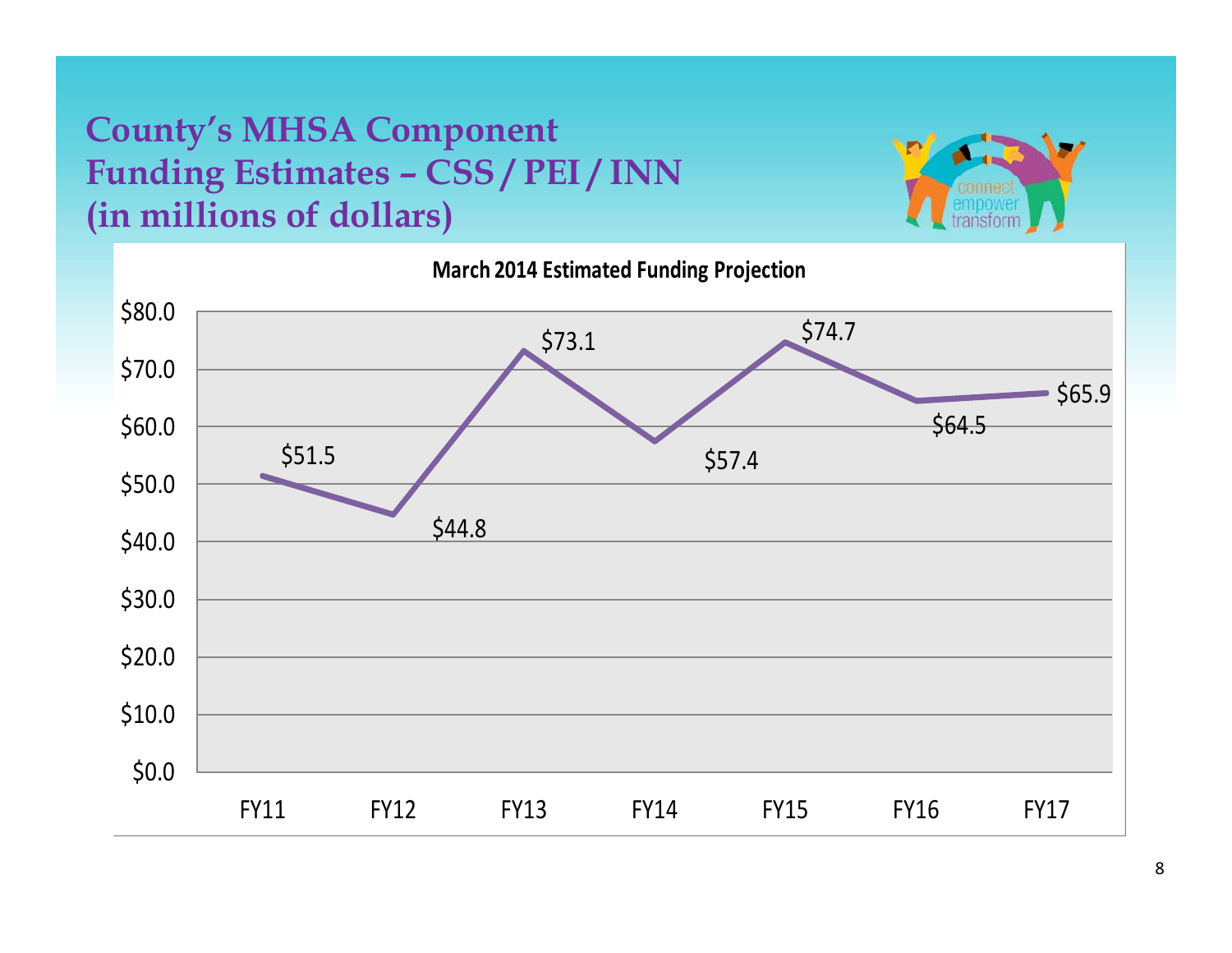#### **MHSA Workforce Education and Training (WET) One -Time Funds (in millions of dollars)**



Subject to a 10-year period Allocation Authorized in FY07; 10-year period ends FY17

| <b>WET Funding and Estimated Expenses</b>                      |                              |  |  |  |
|----------------------------------------------------------------|------------------------------|--|--|--|
| (A) Total One-Time Allocation To Date                          | $\vert$ \$13,121,937 $\vert$ |  |  |  |
| $ $ (B) Estimated Expenses thru FY13                           | \$8,165,883                  |  |  |  |
| $(C)$ Projected Expenses for FY14 based on Actuals*            | \$2,010,505                  |  |  |  |
| $ $ (D) Estimated Available Balance for FY15 and possibly FY16 | \$2,945,549                  |  |  |  |

\*Based on average expenses for last three fiscal years.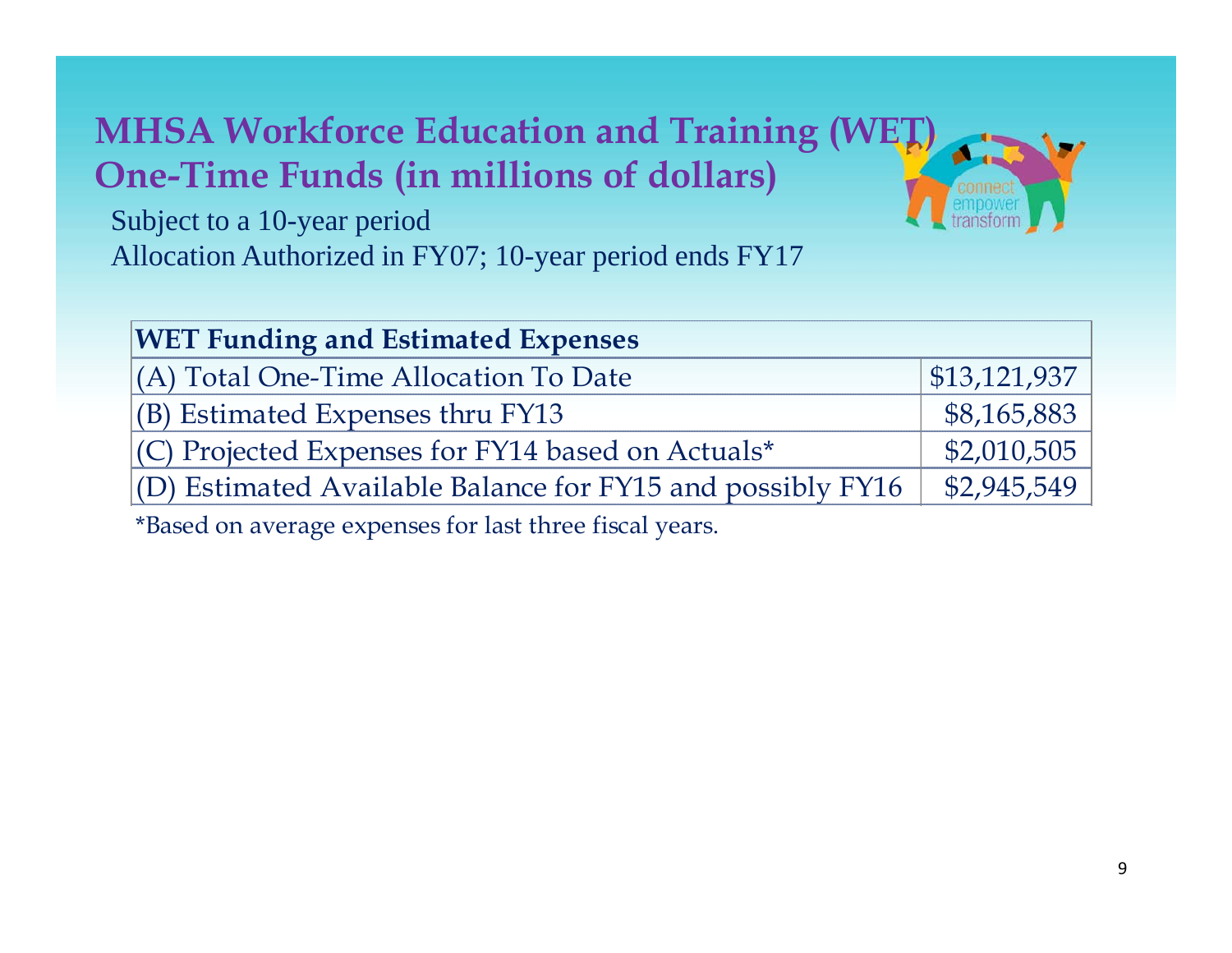#### **MHSA Estimated Expenditures From Approved FY14 Annual Update**



| <b>Component</b>                                  | Amount       |
|---------------------------------------------------|--------------|
| Community Services and Supports (CSS)             | \$43,896,818 |
| Prevention and Early Intervention (PEI)           | \$22,122,798 |
| Innovation (INN)                                  | \$4,817,007  |
| <b>Workforce Education and Training (WET)</b>     | \$4,117,732  |
| Capital Facilities and Technological Needs (CFTN) | \$8,030,316  |
| Total FY14                                        | \$82,984,671 |

Please note: The FY14 MHSA Annual Update includes the following approved proposals resulting from the County Board of Supervisor (BOS) approval for:

- 1) Increased contributions to the California Employers Retiree Benefit Trust (CERBT)
- 2) Salary and benefit adjustments based on contract negotiations with labor unions.
- 3) COLA increases for CBOs.

The amounts related to the items listed are not included in the figures above but the plan is to spread the bud get adjustments across the five MHSA Components.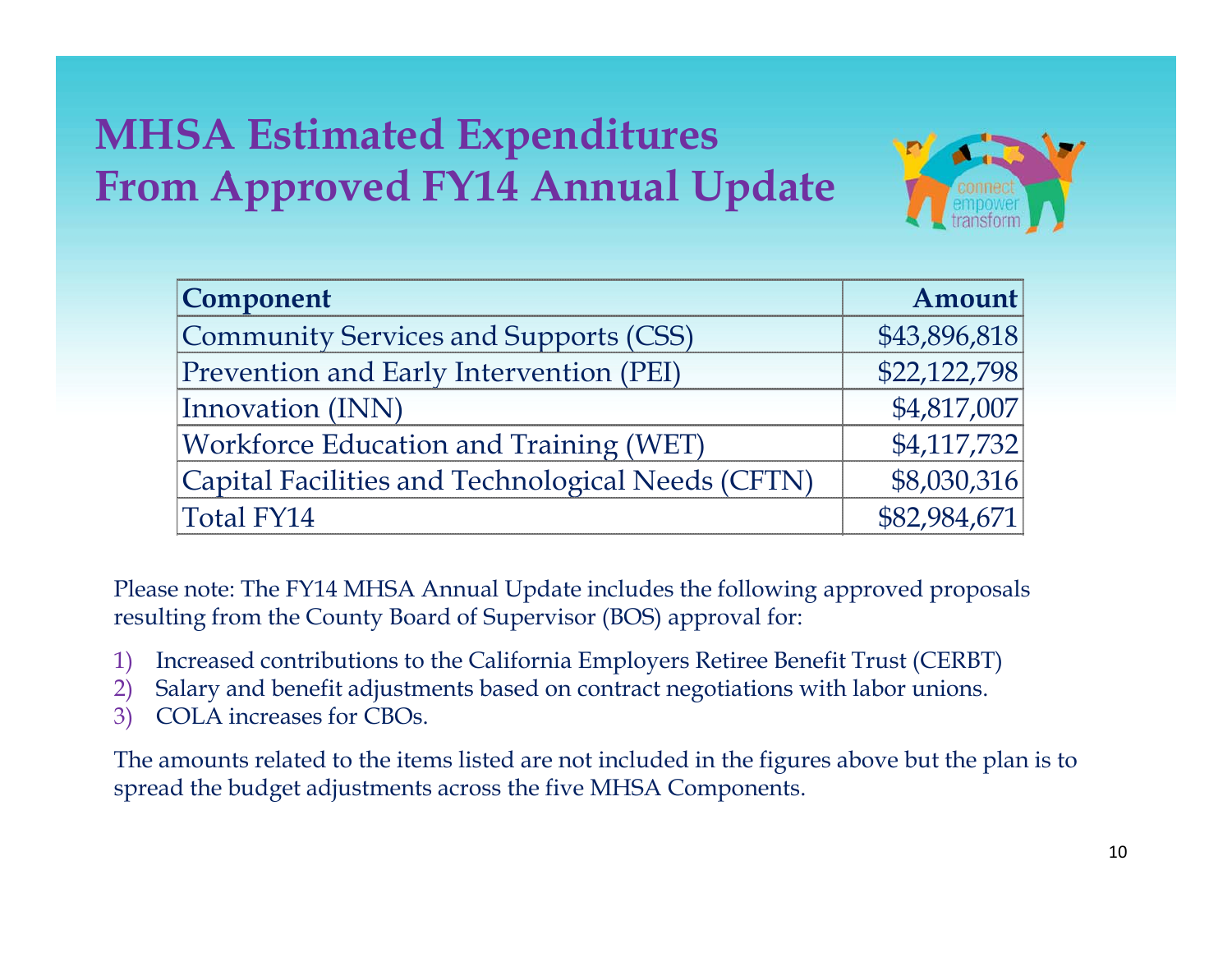#### **County's CSS, PEI, and INN Funding, Budget and Actual Expenses (Millions of Dollars)**



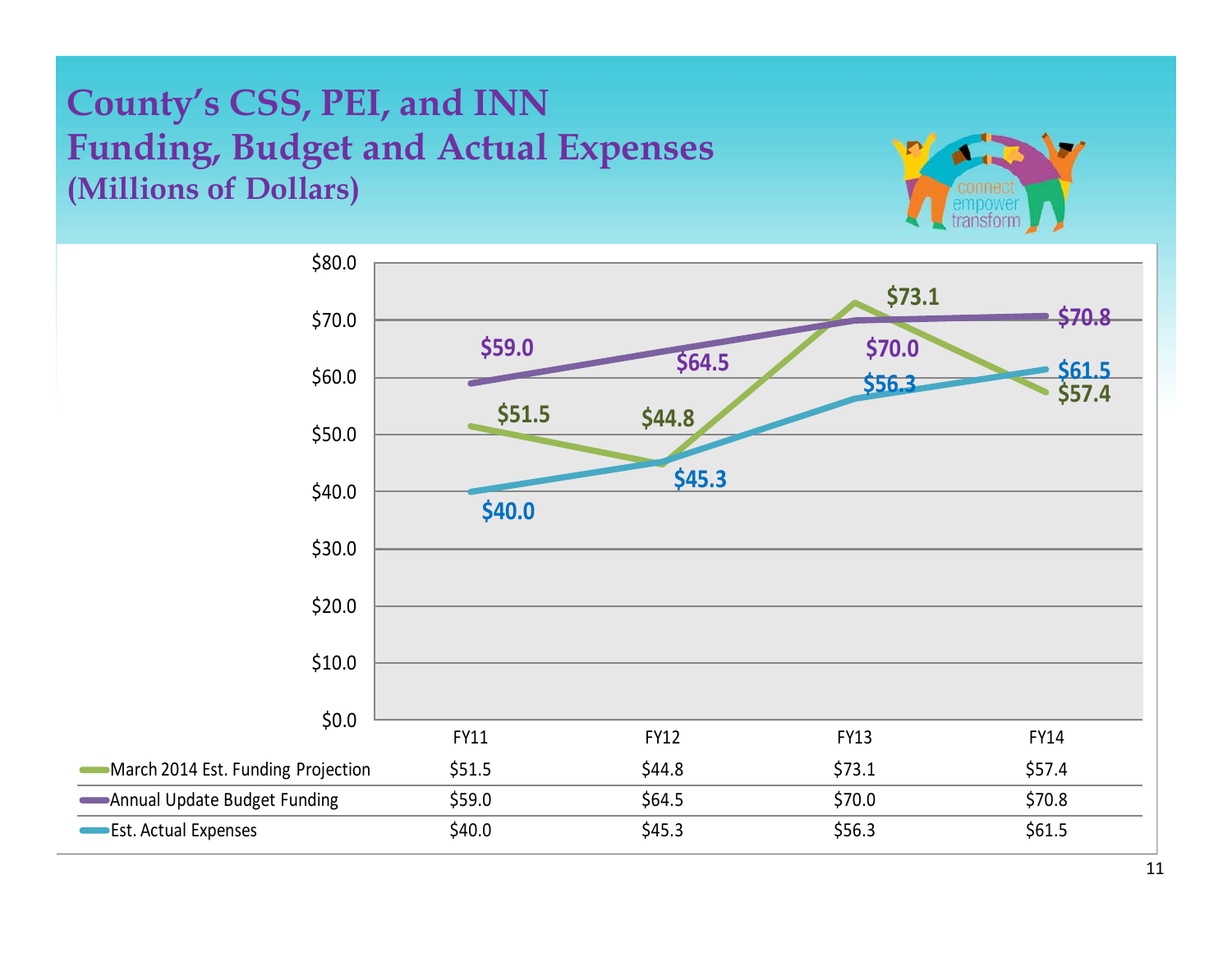### **MHSA 3-Year Plan Initial Recommendations**



- **Overall Recommendations by Program Division** (70 mins)<br>1. Family and Children Services (15 mins) •
	- Family and Children Services (15 mins)
	- 2.Adult & Older Adult Services (15 mins)
	- 3.Integrated Behavioral Health (10 mins)
	- 4.Housing (10 mins)
	- 5.Learning Partnership (10 mins)
- •**Other Programs Update (10 mins)**

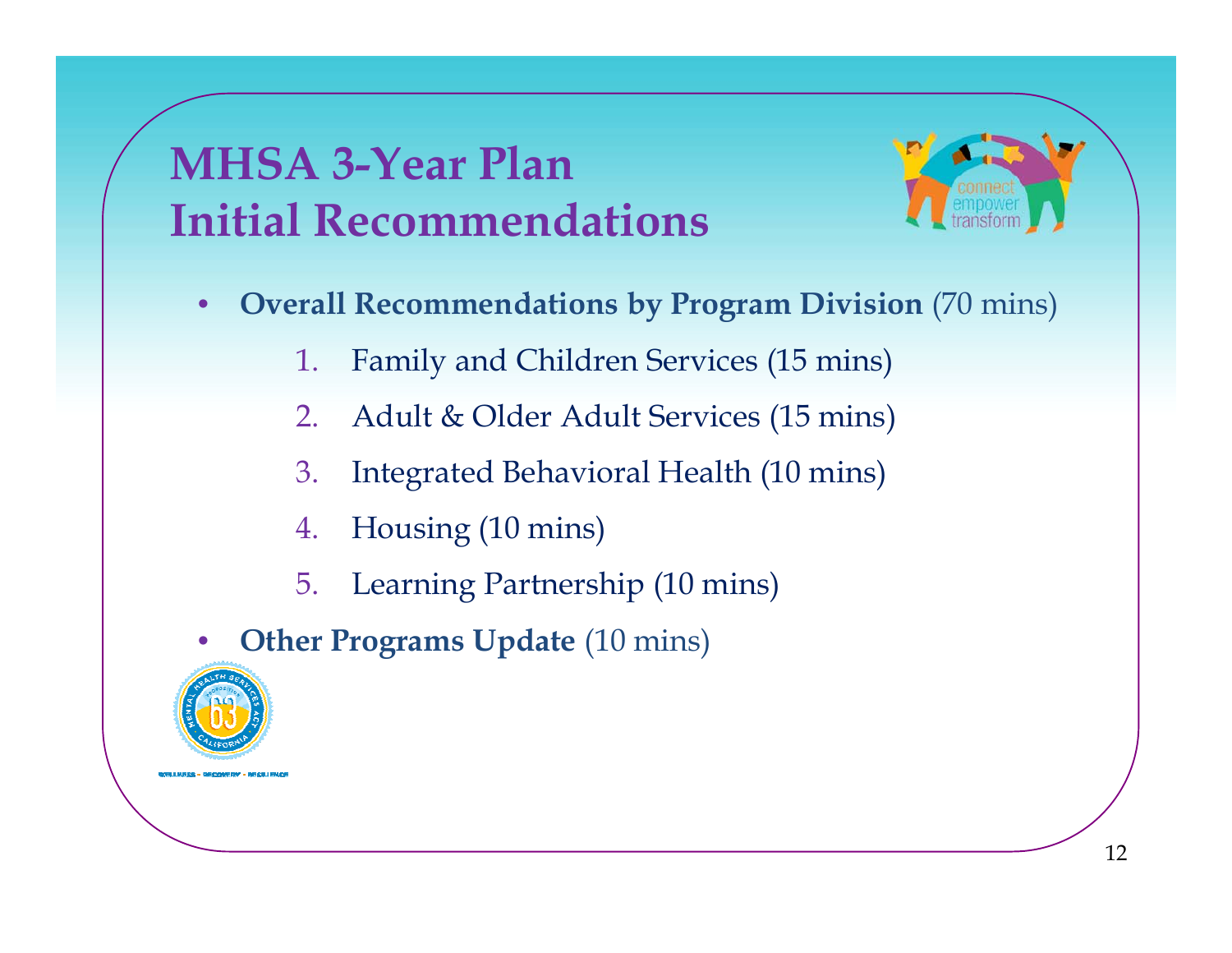$M$  **ental Health Department Strategic Priorities**

- **I. Advance Behavioral Health integration** (MHD, DADS)
- **II. Expand system capacity** for newly insured and new level of mild/moderate care
- **III. Advance Primar y Care based Behavioral Health**  (VMC and CBO providers)
- **IV. Increase ethnic and cultural population access** to services
- **V. Establish quality and accountability measurement system** to demonstrate system performance in meeting the Triple Aim (Experience, Cost, Outcomes)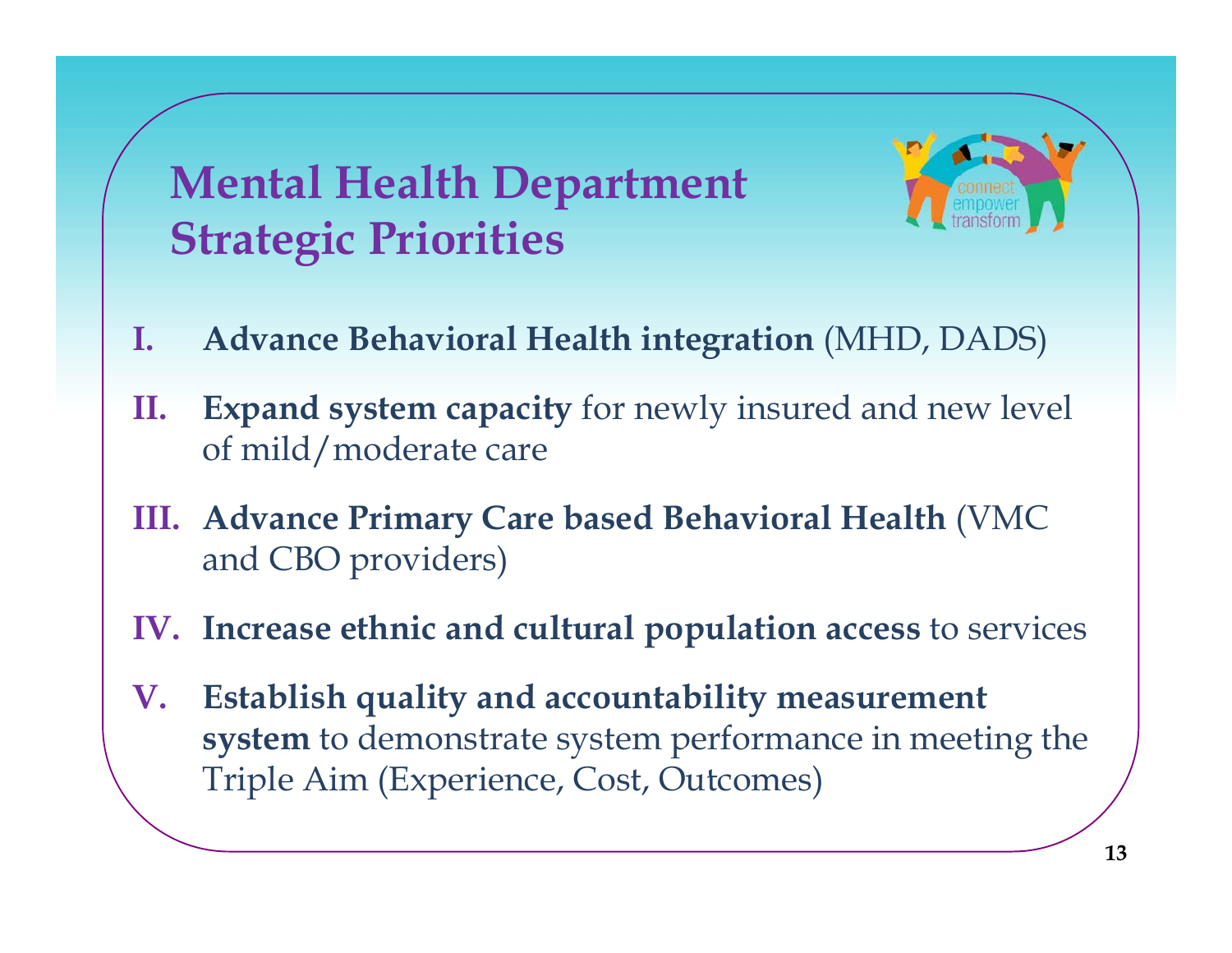#### **Strategic Priorities: Family & Children's Division**



•**Systems-involved children, youth, and families** involved with child welfare and probation;

•**Integrated treatment** for youth with dual diagnosis and cooccurring conditions;

•**Evidence based and promising practices** aligned with the needs of schools, communities and families;

•**Peer/youth consumer-led staffing** in all aspects of management, program development and service delivery.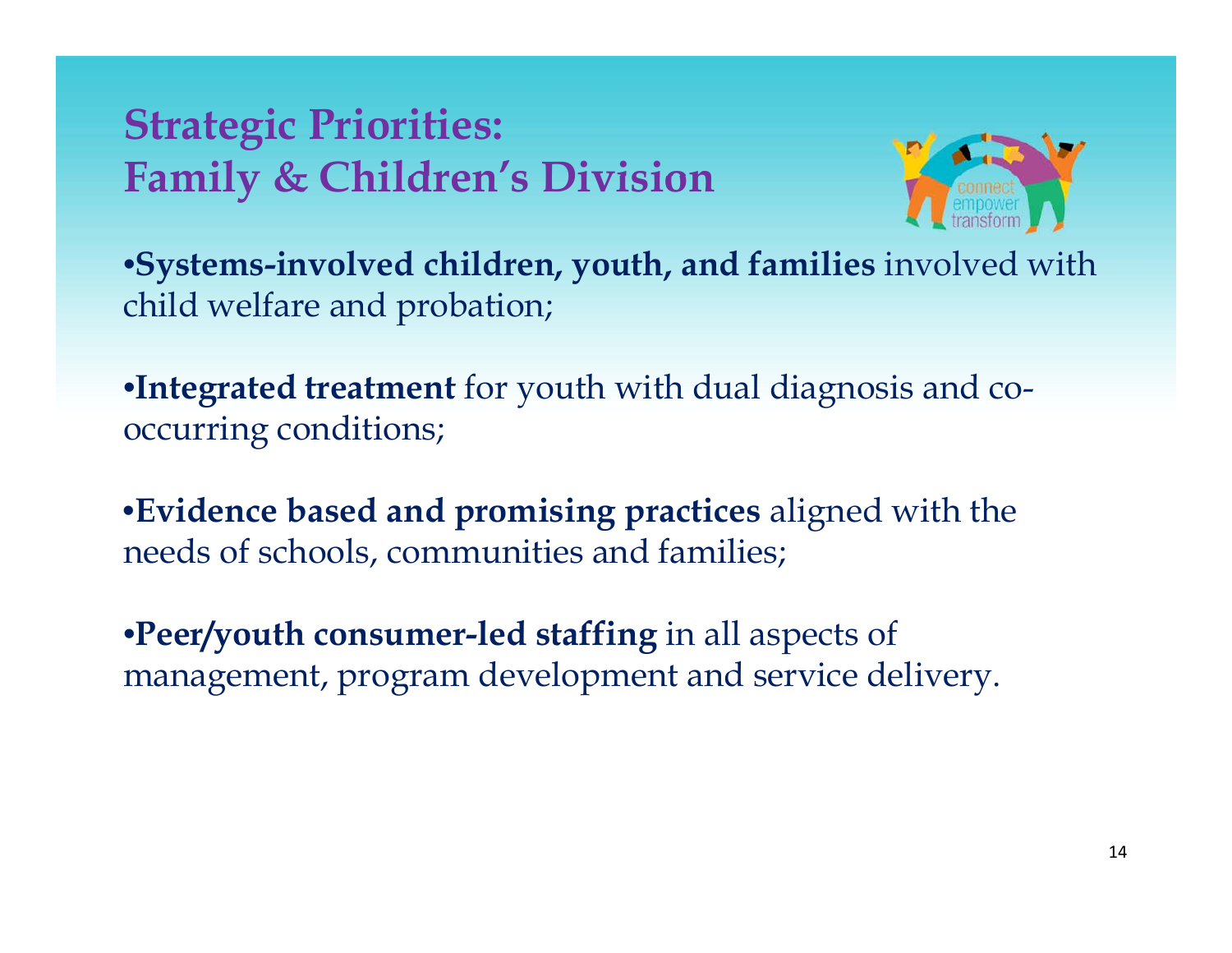#### **Recommendations: Family & Children's Division**

Total FY14 Budget (All sources) \$32,693,671 MHSA \$16,659,174 (Ongoing) and \$3,522,213 (One-time) = \$20,181,387



| Program                                                                                                               | <b>Initial Recommendations/Data</b>                                                               | <b>Budget</b>                          | <b>Budget Change</b>               |
|-----------------------------------------------------------------------------------------------------------------------|---------------------------------------------------------------------------------------------------|----------------------------------------|------------------------------------|
| CSS C01 - Children's Full<br><b>Service Partnership (FSP)</b>                                                         | <b>•Maintain current funding level</b>                                                            | \$3,451,816<br>$MHSA = $1,150,074$     | None                               |
| CSS C02 - Child System<br>Development<br><b>Parent Partners - Parents</b><br><b>Helping Parents</b>                   | •Transfer program expense to FIRST 5<br>contract                                                  | \$394,535<br>$MHSA = $290,657$         | (\$115,829)<br>$(\$30,900)$        |
| Onsite Childcare Services -<br><b>Choices for Children</b><br>CSS C03 - Children and                                  | •Maintain current MHSA funding level                                                              | \$5,944,812<br>$MHSA = 2,707,715$      |                                    |
| <b>Family BHOS Redesign</b><br>ILP at Sobrato House -<br>Family and Children<br><b>Services</b>                       | •Propose youth currently served under<br>this contract will be served through Katie<br>A. program | $MHSA = $50,000$<br>One time= \$41,538 | $(\$500,000)$ includes<br>Medi-Cal |
| T01 - TAY Full Service<br>Partnership (FSP)                                                                           | •Maintain current funding level                                                                   | \$2,530,745<br>$MHSA = $1,035,965$     | None                               |
| T02-04 - Behavioral Health<br><b>Services Outpatient System</b><br>Redesign/TAY Crisis and<br><b>Drop-In Services</b> | •Maintain current funding level                                                                   | \$1,674,520<br>$MHSA = $1,436,289$     | None                               |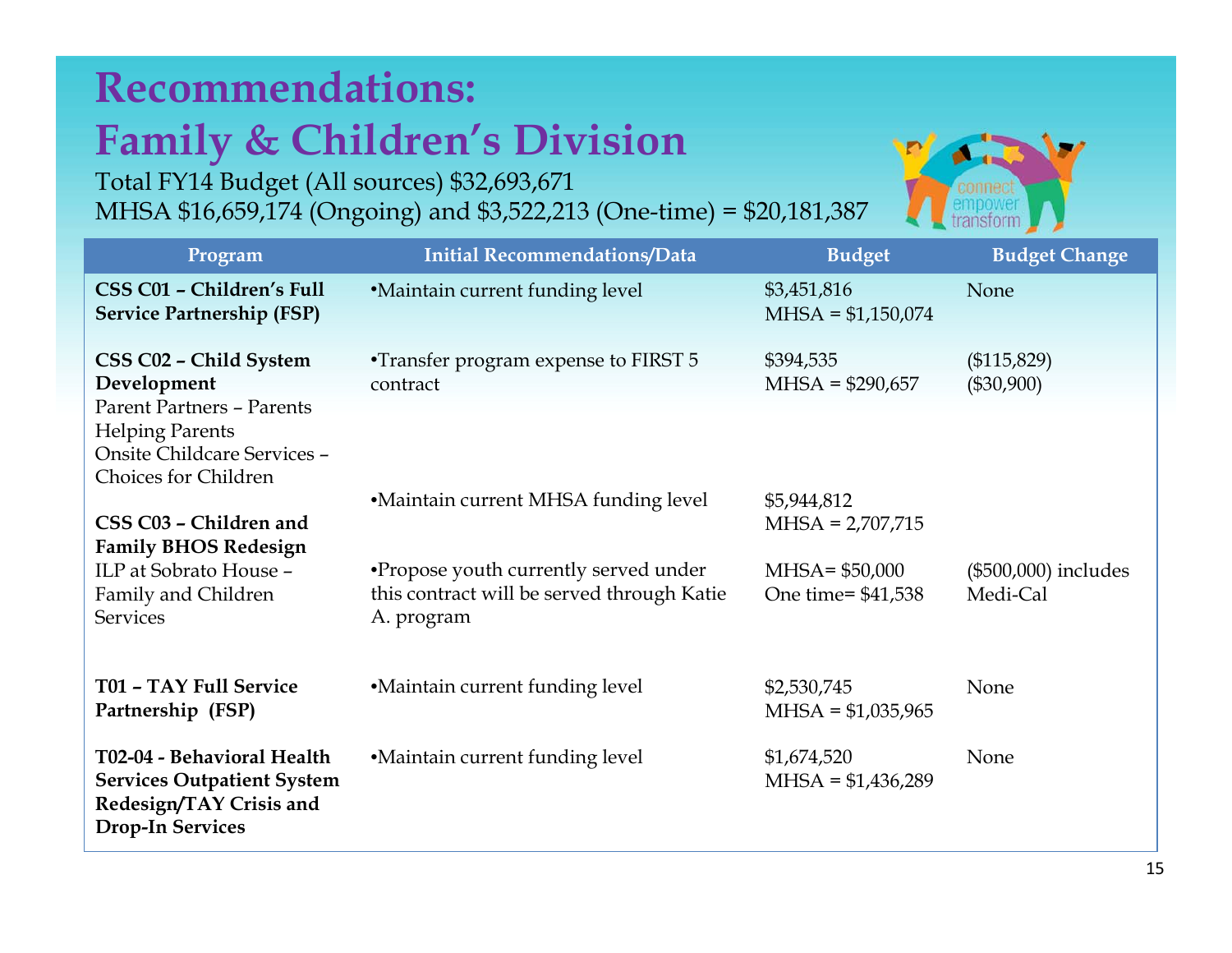#### **Recommendations: Family & Children's Division Children <sup>s</sup>**



| Program                                                                                                                                                                            | <b>Initial Recommendations/Data</b>                                                                                                                                                                                                         | <b>Budget</b>                                              | <b>Budget Change</b>                                                |
|------------------------------------------------------------------------------------------------------------------------------------------------------------------------------------|---------------------------------------------------------------------------------------------------------------------------------------------------------------------------------------------------------------------------------------------|------------------------------------------------------------|---------------------------------------------------------------------|
| PEI P2 - Strengthening<br><b>Families and Children</b><br>•SLS Coordinators                                                                                                        | •Increase current funding to include 3<br>additional school districts                                                                                                                                                                       | \$14,768,542<br>MHSA= \$9,845,983<br>One time= \$2,457,981 | Initially estimated<br>\$133,772 but<br>amount will be<br>\$67,208. |
| PEI P3 - Prevention and<br><b>Early Intervention for</b><br>Individuals<br><b>Experiencing Onset of</b><br>Serious Psychiatric<br><b>Illness with Psychotic</b><br><b>Features</b> | •Consider consolidation of services due to<br>low census in program<br>•Consider transitioning some of the service<br>capacity toward TAY FSP in order to<br>address youth and young adults who are<br>high users of mental health services | \$1,380,479<br>$MHSA = $1,166,482$                         | None                                                                |
| INN-01 - Early<br><b>Childhood Universal</b><br><b>Screening Project</b>                                                                                                           | •Maintain current level of funding                                                                                                                                                                                                          | \$727,364<br>MHSA= \$727,364<br>One time = $$472,694$      | None                                                                |
| <b>INN-02 - Peer Run TAY</b><br>Inn                                                                                                                                                | •Review Sociometrics' final data evaluation<br>report and determine recommendations for<br>TAY Inn                                                                                                                                          | \$1,320,858<br>$MHSA = $1,320,858$<br>One time = $$50,000$ | <b>TBD</b>                                                          |
| <b>CFTN - Medi-Plex</b>                                                                                                                                                            | •Maintain current funding level but redirect<br>resource to create co-located space for<br>integrated F&C Division                                                                                                                          | $MHSA = $500,000$                                          | None                                                                |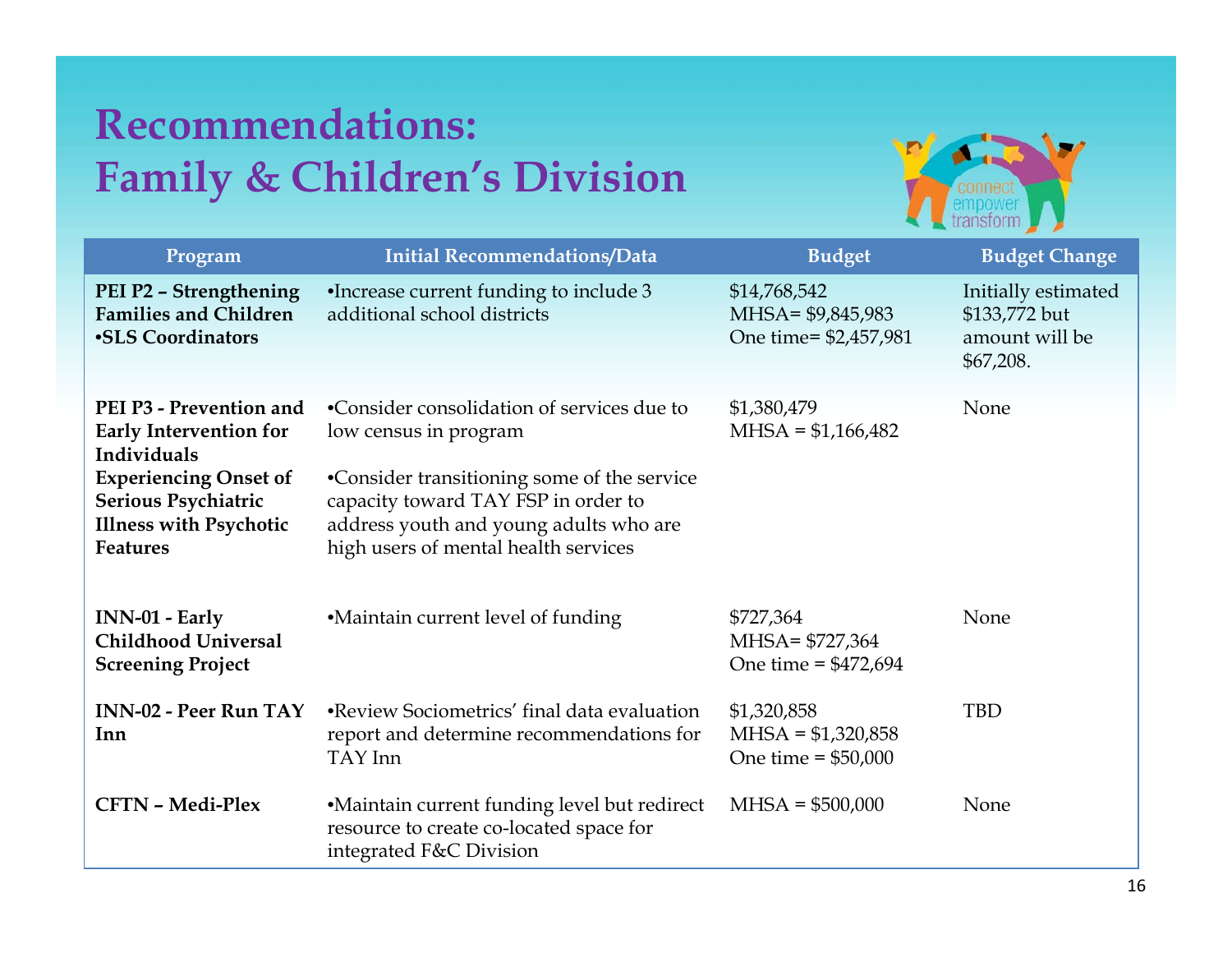#### **Strategic Priorities: Adult and Older Adult Division**



- •**Develop substance use & co-occurring treatment** across the continuum for clients with co-occurring disorders;
- •**Improve integration and communication** between medical, psychiatric inpatient and outpatient communities;
- •Expand funding for Adult mental health contractors to **increase capacity for outpatient services** for clients seeking mental health services;
- •Continue City of San Jose Project: **Well-being Support at Senior**  Nutrition Centers;
- •**Expand Supplemental Service** for Board and Care residents with **p pp** aging related medical needs.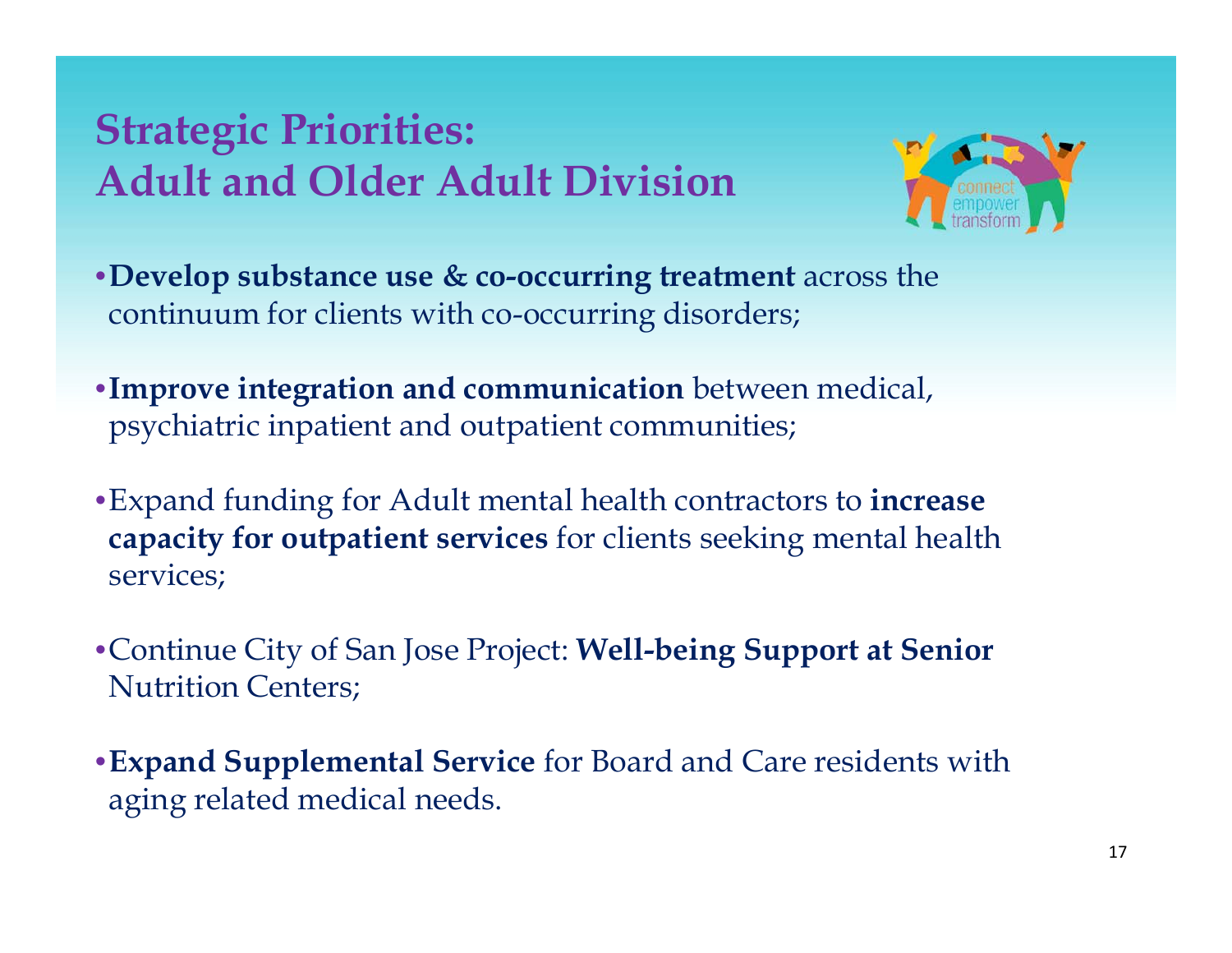#### **Recommendations: Adult and Older Adult Division ALL**

Total FY14 Budget (All sources) \$23,874,128 MHSA \$14,466,116 (Ongoing) and \$3,093,854 (One-time) = \$17,559,970

| Program                                                       | <b>Initial Recommendations/ Data</b>                                                                                                                                                                                                                                                                                                                                                                                                                                                    | <b>Total Budget</b>              | <b>Budget Change</b>                                       |
|---------------------------------------------------------------|-----------------------------------------------------------------------------------------------------------------------------------------------------------------------------------------------------------------------------------------------------------------------------------------------------------------------------------------------------------------------------------------------------------------------------------------------------------------------------------------|----------------------------------|------------------------------------------------------------|
| CSS A01- Adult<br><b>Full Service</b><br>Partnership<br>(FSP) | Maintain current funding level<br>•But move 0.25 FTE to the MHSA Admin work<br>plan.<br>•MHSA FSP IMD EPS propose to re-structure to<br>serve IMD/EPS discharge clients.                                                                                                                                                                                                                                                                                                                | \$6,456,762<br>MHSA=\$4,351,925  | (\$34,646) move to AD01.                                   |
| CSS A02- Adult<br><b>BHOS Redesign</b>                        | Maintain current funding level<br>•MHSA Downtown MH clinic:<br>□ Consider converting 1.0 FTE Health Office<br>Supervisor one-time funding of \$98,334 to<br>ongoing.<br>·MHSA Adult Redesign<br>□Increase capacity to serve more clients.<br>•New Program in 2014 - Intensive Transition<br>Services.<br><b>□ Convert one-time funding of \$1,500,000 to</b><br>ongoing.<br><b>•MHSA DD Integrated Services - consider</b><br>modifying program to include Medication Only<br>services. | \$12,800,516<br>MHSA=\$9,648,153 |                                                            |
|                                                               | <b>Reallocation Recommendation from PEI</b><br>•PEI Project 3- CalWorks - move program from PEI<br>project 3 to work plan A02.                                                                                                                                                                                                                                                                                                                                                          |                                  | \$1,955,519<br>MHSA=\$1,305,520<br>Move from PEI P3 to CSS |

aneform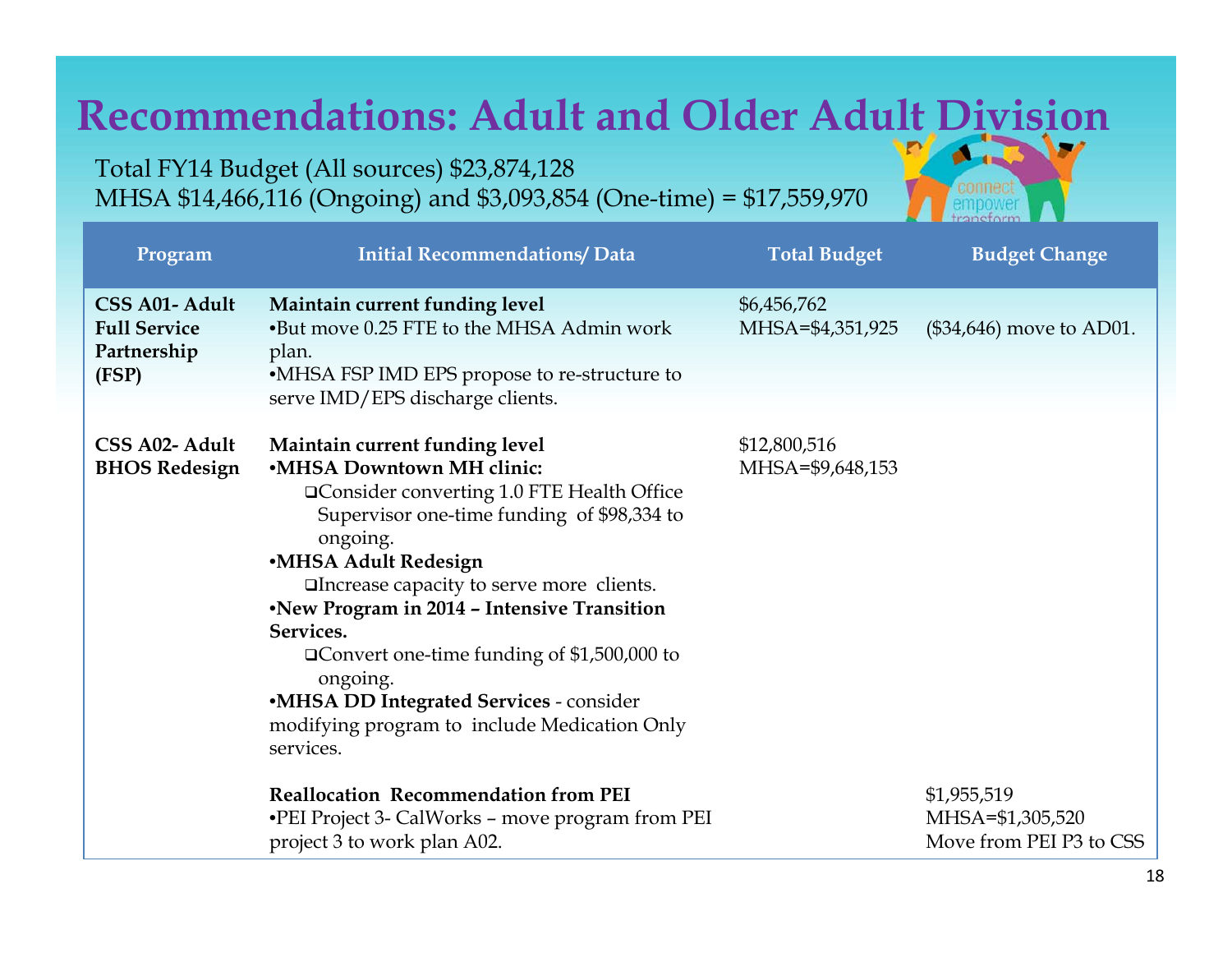#### **Recommendations: Adult and Older Adult Division**



| Program                                                          | <b>Initial Recommendations/ Data</b>                                                                                                                                                                                                 | <b>Total Budget</b>             | <b>Budget Change</b> |
|------------------------------------------------------------------|--------------------------------------------------------------------------------------------------------------------------------------------------------------------------------------------------------------------------------------|---------------------------------|----------------------|
| CSS OA01-Older<br><b>Adult Full Service</b><br>Partnership (FSP) | Maintain current funding level<br>Provide more housing resources for Older<br>Adults in FSP                                                                                                                                          | \$603,066<br>MHSA=\$371,288     | None                 |
| CSS OA02-04- Older<br><b>Adult BHOS Redesign</b>                 | Maintain current funding level<br>• San Jose Senior Centers<br>$\Box$ consider converting one-time<br>funding of \$190,000 to on-going<br>Q continue New Pilot SSA/APS<br>services<br>$\Box$ continue MHSA Golden Gateway<br>Program | \$1,670,223<br>MHSA=\$1,495,042 | None                 |
| <b>INN-04 Elders'</b><br><b>Storytelling Project</b>             | Maintain current funding level<br>Project ends 7/30/2015.                                                                                                                                                                            | \$388,042<br>MHSA=\$388,042     | None                 |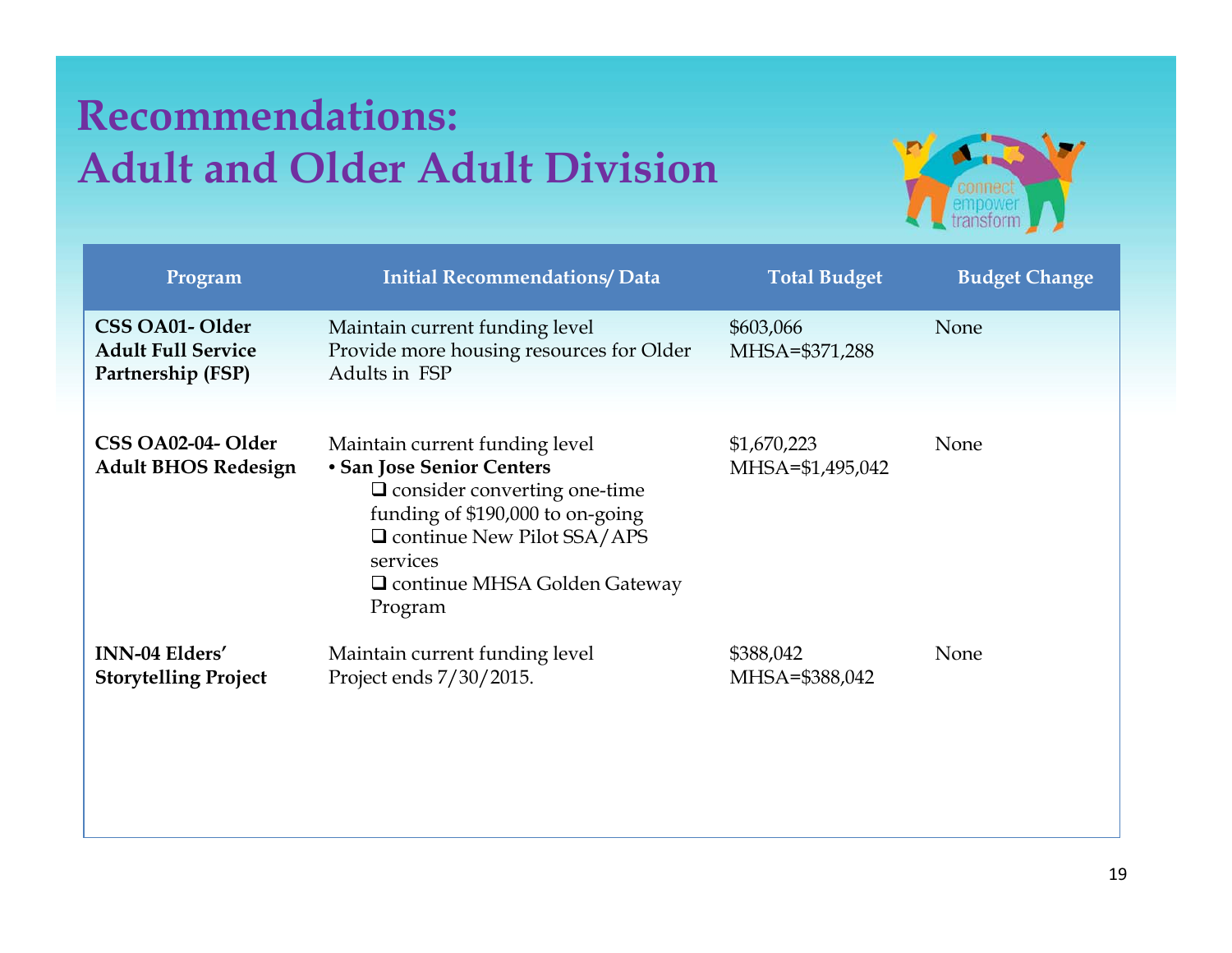#### **Strategic Priorities: Criminal Justice Ser ices Services**



•**Increase access to services**; Streamlining CJS referral process Reducing the length of time individuals remain incarcerated

- •**<sup>E</sup> i f h i i Sh l /THU Expansion of the existing Shelter/THU contracts;**
- •**Expansion of the existing FSP contracts for Outpatient Services**.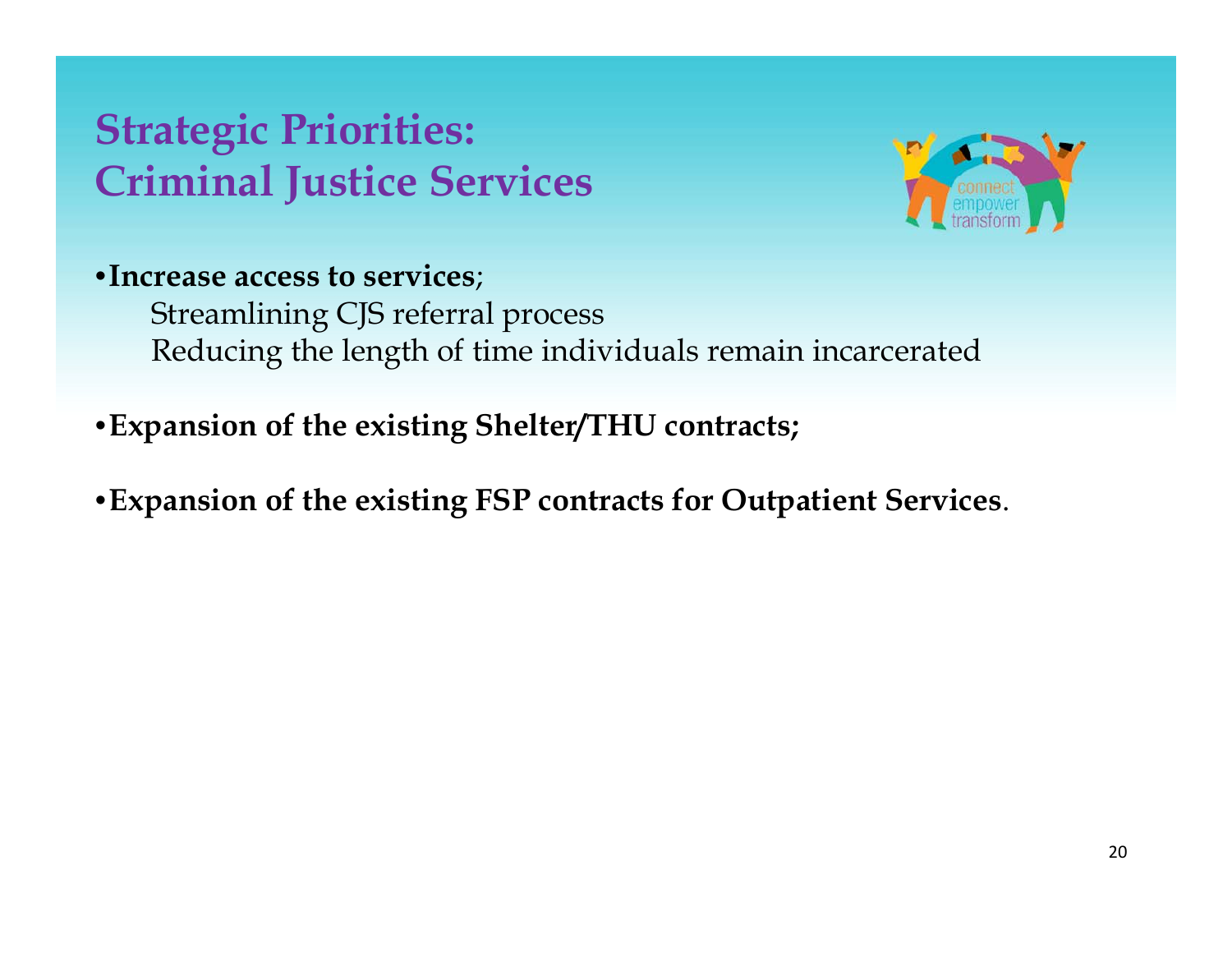#### **Recommendations: Criminal Justice Services**

Total FY14 Budget (All sources) \$9,618,245 MHSA \$7,092,803 (On goin g) and \$708,292 (One-time) = \$7,801,095

| Program                                                                                                                   | <b>Initial Recommendations/ Data</b>                                                                                                                                                                                                                                                                                                          | <b>Total Budget</b>                | <b>Budget Change</b>                                             |
|---------------------------------------------------------------------------------------------------------------------------|-----------------------------------------------------------------------------------------------------------------------------------------------------------------------------------------------------------------------------------------------------------------------------------------------------------------------------------------------|------------------------------------|------------------------------------------------------------------|
| <b>CSS A03 -</b><br><b>Criminal Justice</b><br>System jail<br><b>Aftercare Program</b>                                    | Maintain current funding level<br><i>*Reallocation of Funds*</i><br>• InnVision - Montgomery Street Inn<br>• Home First<br>• Heaven's Gate                                                                                                                                                                                                    | \$7,936,913<br>$MHSA = $6,535,151$ | $(\$20,000)$<br>\$15,000<br>\$5,000                              |
| $INN$ 06 $-$<br>Transitional<br><b>Mental Health</b><br><b>Services for</b><br><b>Newly Released</b><br><b>Inmates</b>    | Maintain current funding level<br>*Reallocation of Funds*<br>• Training<br>• Other Program Supplies<br>• Peer Support Extra Help<br>• Breakout Prison Outreach (BPO) Contract for Staffing<br>• Flex Fund portion for BPO in South County<br>• RDA Contract (Requesting a no-cost extension)<br>This innovation will expire October 31, 2015. | \$1,092,264<br>$MHSA = $742,264$   | $(\$35,000)$<br>$(\$45,000)$<br>\$20,000<br>\$50,000<br>\$10,000 |
| <b>INN 09 -</b><br>AB109/117 Re-<br><b>Entry Multi-</b><br><b>Agency Pilot</b><br>also known as<br>"Re-Entry MAP<br>Team" | The initial aim of this pilot was to develop and test a<br>service needs assessment and delivery model but it has<br>morphed into a broad scope of increasing access to a<br>variety of resources. The innovation will expire June 30,<br>2014.                                                                                               | \$589,068<br>$MHSA = $523,680$     | AB109 Funding<br>will absorb the<br>\$589,068                    |

d.

transform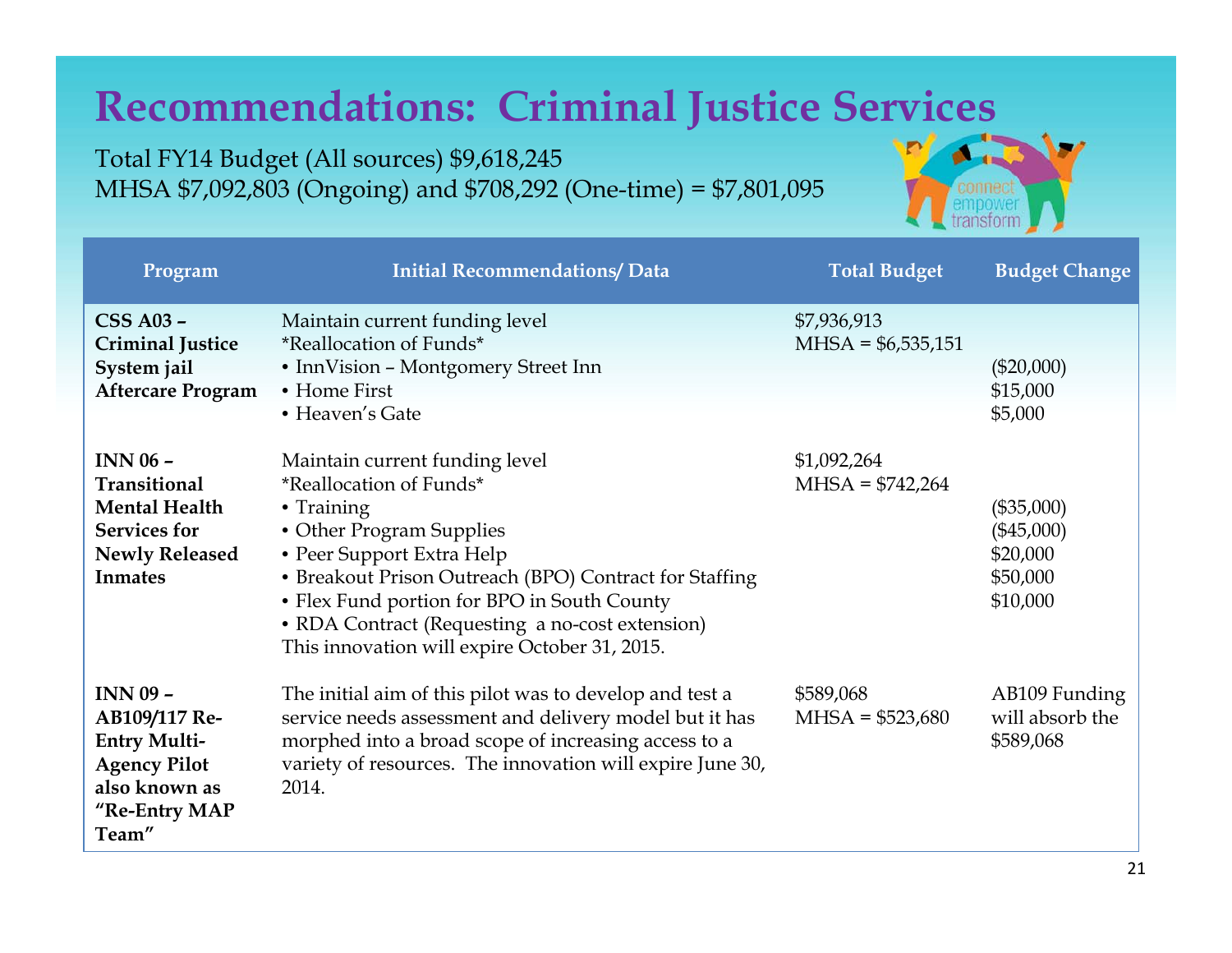#### **Strategic Priorities: Integrated Behavioral Health Cross Systems Programs: A04**

•**CWBC/MHUC Integration** – enhance services and improve client care by **co-locating** programs to better assist clients in accessing health benefits, medications, and provide immediate relief to people in distress.

•**MH Call Center/Gateway/SACS Integration** – Combining both Call Centers along with SACS will improve access to integrated services at a **single point of entry**. Upgrade phone system & Interactive Voice Response (IVR) to improve timely access to callers. Add SACS to expand callers ability to access need for support and general info.

#### **PCBH:**

#### **PEI P4**

•**VHC PCBH/PEI P4 PCBH -** Provide **team based health care** that puts together all aspects of care & treatment using a coordinated & collaborative model of episodic & brief treatment that is patient focused.

•Enhance integration in all aspects of patient care using ongoing staff training, collaboration of service delivery, & targeted outcomes that focus on **increased ability of primary care clinics to**  screen for depression, bipolar, substance use & suicide risk.

•New Refugees – maintain focus on the **needs of new refugees**.

•Adult/Older Adult's (OA) – continue dialogue & **re-work plan to preserve OA services**. **PEI P5.**

 $\bullet$ Suicide Prevention - Continue public awareness campaign throughout SCC utilizing VTA buses, digital marketing, print media, QPR, speakers' bureau, outreach in rural communities, VMC ED, & **expansion of SOS groups in minority (Spanish & Vietnamese) communities.**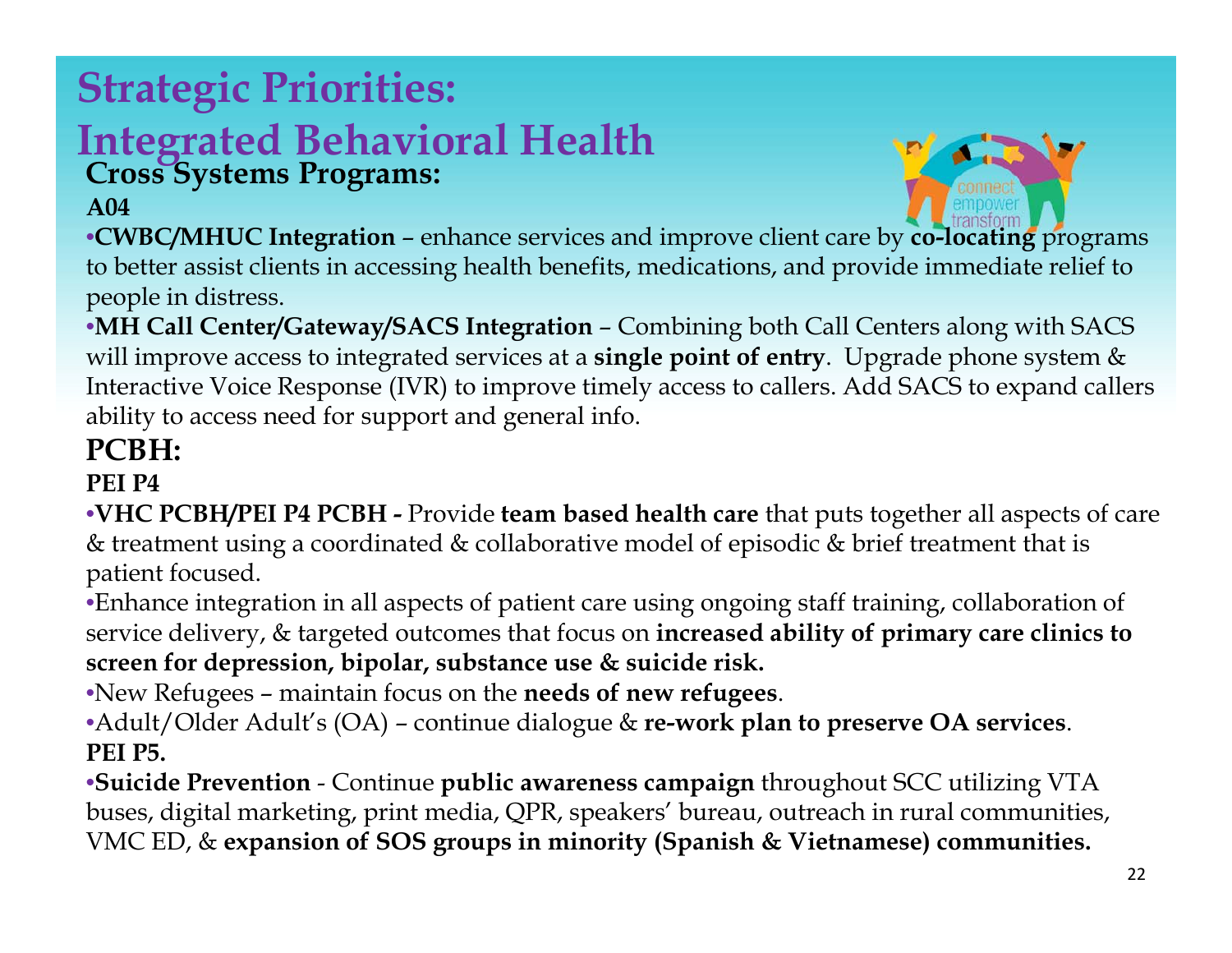#### **Recommendations: IBH Division**

Total FY14 Budget (All sources) \$15,145,396 MHSA \$11,432,406 (Ongoing) and \$3,086,775 (One-time) = \$14,522,181



| Program                                                                                                    | <b>Initial Recommendations/ Data</b>                                                                                                                                                                                        | <b>Total Budget</b>                | <b>Budget Change</b> |
|------------------------------------------------------------------------------------------------------------|-----------------------------------------------------------------------------------------------------------------------------------------------------------------------------------------------------------------------------|------------------------------------|----------------------|
| <b>CSS A04 Central</b><br><b>Wellness and</b>                                                              | Maintain current funding                                                                                                                                                                                                    | \$8,494,100<br>$MHSA = $8,223,500$ | None                 |
| <b>Urgent Care</b>                                                                                         | • CWBC& MHUC Services                                                                                                                                                                                                       |                                    |                      |
| <b>Services</b>                                                                                            | Reallocate a portion of funds for staff (LEL's,<br>PSO, RC's, vacant 1.0 FTE MH Worker,<br>Psychiatrist)<br><b>Integrate CWBC and MHUC Services</b><br>LEL's - con't. IVST trg. (SJPD, CSU's)                               |                                    |                      |
|                                                                                                            | •MHCC Integration w/ Gateway<br>Add 1.0 FTE HCPM & 1.0 FTE QI Coord. II<br>(Health Plan Care Coord.)<br>Develop strong relationship with Health Plans,<br>meet quality standards, care coord., oversee<br>provider network. | No MHSA funds                      | N/A                  |
| PEI P4 Primary<br><b>Care Behavioral</b><br><b>Health Integration</b><br>for Adults/Older<br><b>Adults</b> | Maintain current funding<br>•VHC PCBH (formerly known as FQHCs)<br>continue one-time funding of \$2,500,000.                                                                                                                | \$5,200,781<br>$MHSA = $5,000,781$ | None                 |
|                                                                                                            | •IMPACT Training extend contract and use one-<br>time unexpended funds to train new staff; \$102K<br>one-time in FY14.                                                                                                      |                                    |                      |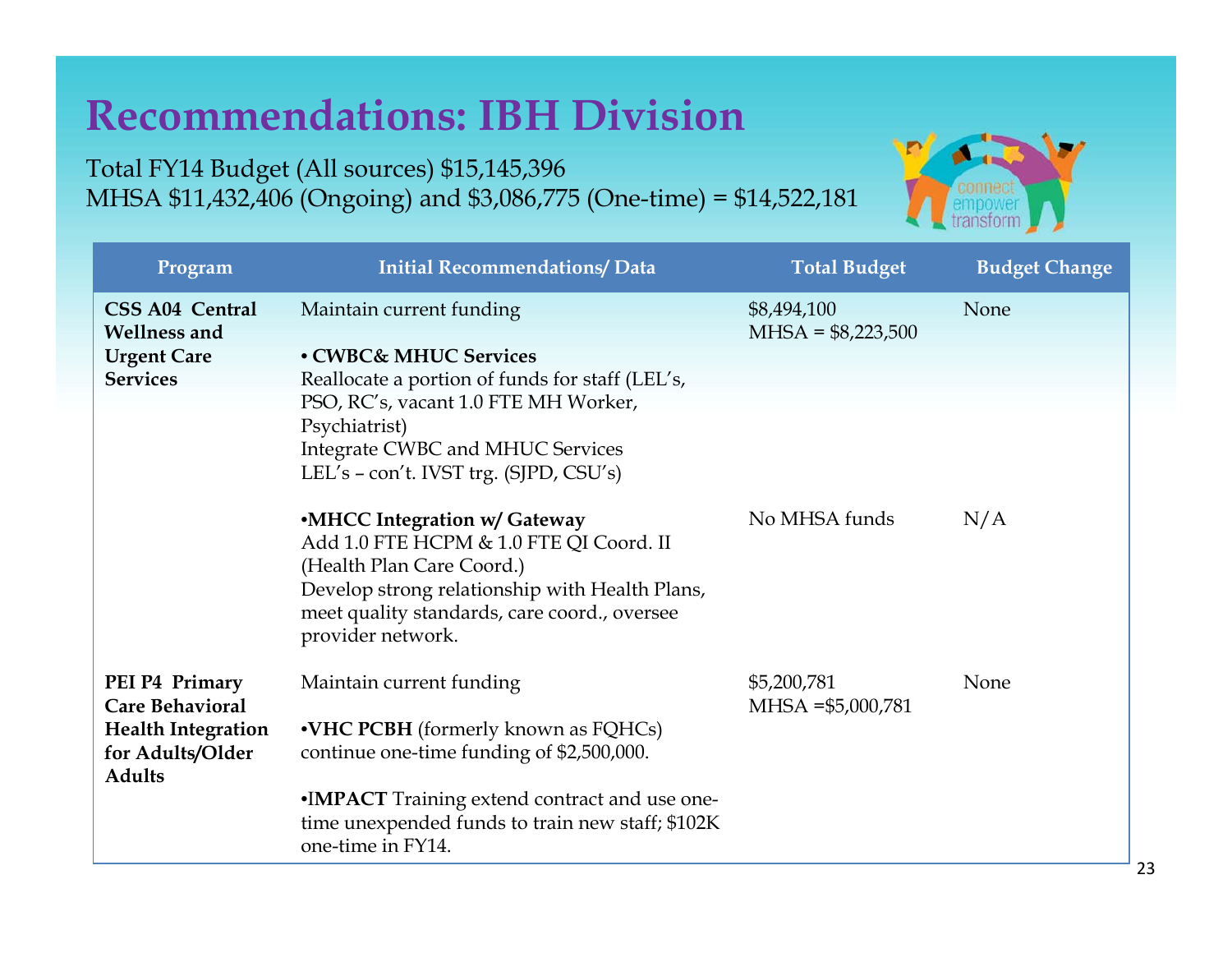#### **Recommendations: IBH Division**



| Program                                                                                               | <b>Initial Recommendations/ Data</b>                                                                                                                                                                                                                                                                                                                                                                                                                            | <b>Total Budget</b>          | <b>Budget Change</b> |
|-------------------------------------------------------------------------------------------------------|-----------------------------------------------------------------------------------------------------------------------------------------------------------------------------------------------------------------------------------------------------------------------------------------------------------------------------------------------------------------------------------------------------------------------------------------------------------------|------------------------------|----------------------|
| Continue<br>PEI P4 Primary<br><b>Care Behavioral</b><br><b>Health Integration</b><br>for Adults/Older | <b>•PCBH CBO contracts - maintain funding of</b><br>\$1,260,043 to same three partners (AACI, Gardner,<br>MayView).<br><b>•New Refugees Program – maintain funding at</b>                                                                                                                                                                                                                                                                                       |                              |                      |
| <b>Adults</b><br>PEI P5 Suicide                                                                       | \$600,000 (AACI).<br>• Adult/Older Adult PEI Services - continue to<br>explore with partners PEI strategies to preserve OA<br>services. Rework the work plan. One-time funding<br>\$200,000.<br>Maintain funding:                                                                                                                                                                                                                                               | \$1,436,115                  | None                 |
| Prevention<br><b>Strategic Plan</b>                                                                   | •1st Public Awareness campaign on 16 VTA buses,<br>digital advertising in 3 malls, 90 new certified QPR<br>instructors, 1st Speaker's Bureau, evaluation of P5<br>prevention; continue one-time funds of \$273,375.<br><b>Other Grant Info</b><br>•CalMHSA - 3 yr. grant funded 0.5 SP/SP CW for<br>rural outreach, AAS certification, join Nat'l Lifeline,<br>helpline mgmt. software for data, expand SOS<br>groups, ED collaboration for suicide attempters. | $MHSA = $1,283,500$          |                      |
| <b>INN-08 IVST</b>                                                                                    | No need to continue; evaluation portion of the<br>project has ended.                                                                                                                                                                                                                                                                                                                                                                                            | \$14,400<br>$MHSA = $14,400$ | (\$14,400)           |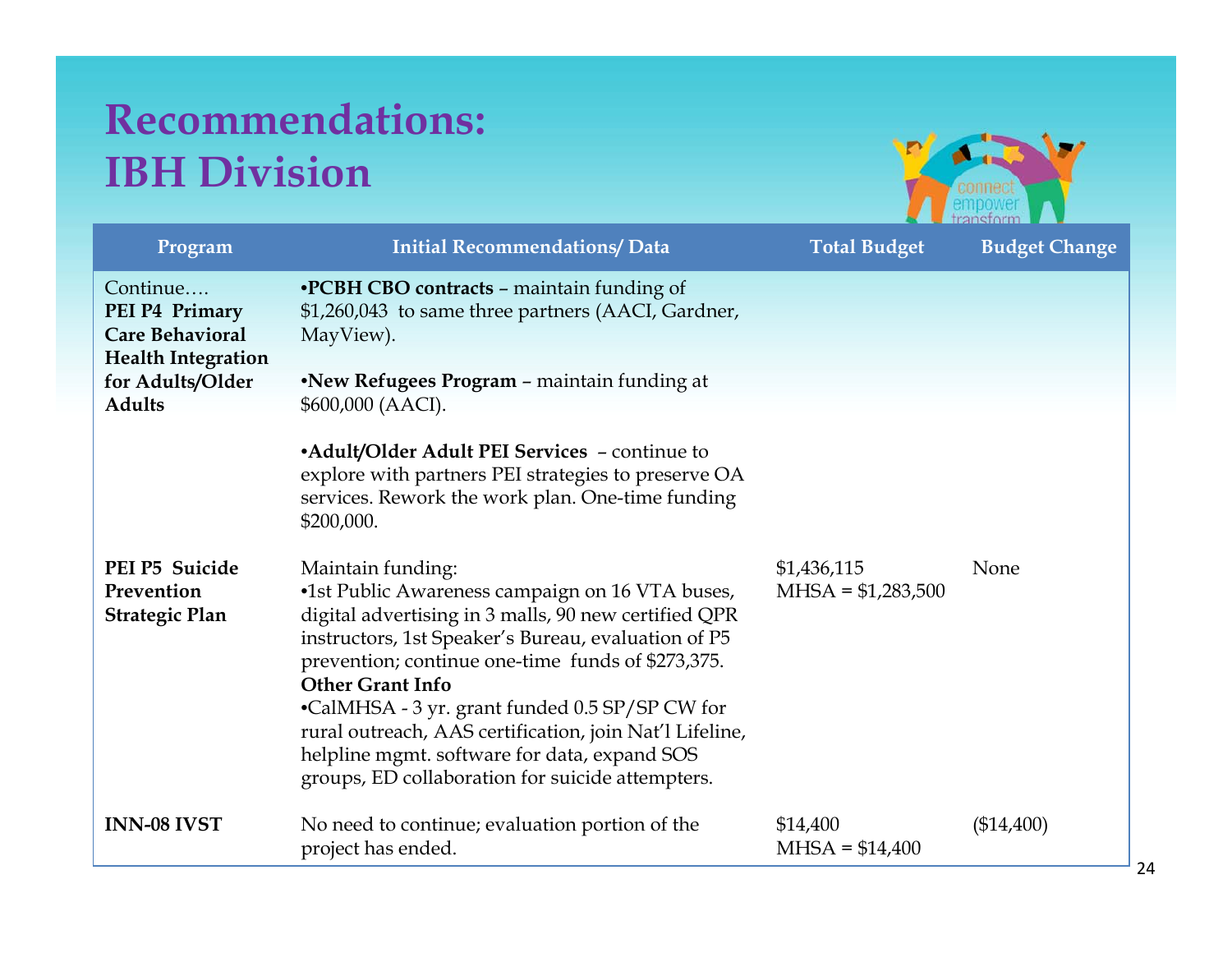#### **Strategic Priorities: Housing Division**



#### **Pi i S i Priority Strategies**

- 1. Increase **permanent housing** that is affordable and accessible:
	- New housing units at 15% 30% of AMI
	- Deep, permanent rental subsidies
	- Intensive supportive services using Housing First and Harm Reduction principles
	- "Step  $\mathop{\rm Down^{\prime\prime}}$  housing case management
- 2. Implement **homelessness prevention** programs
	- •Financial assistance
	- Legal counseling and services
	- Service linkages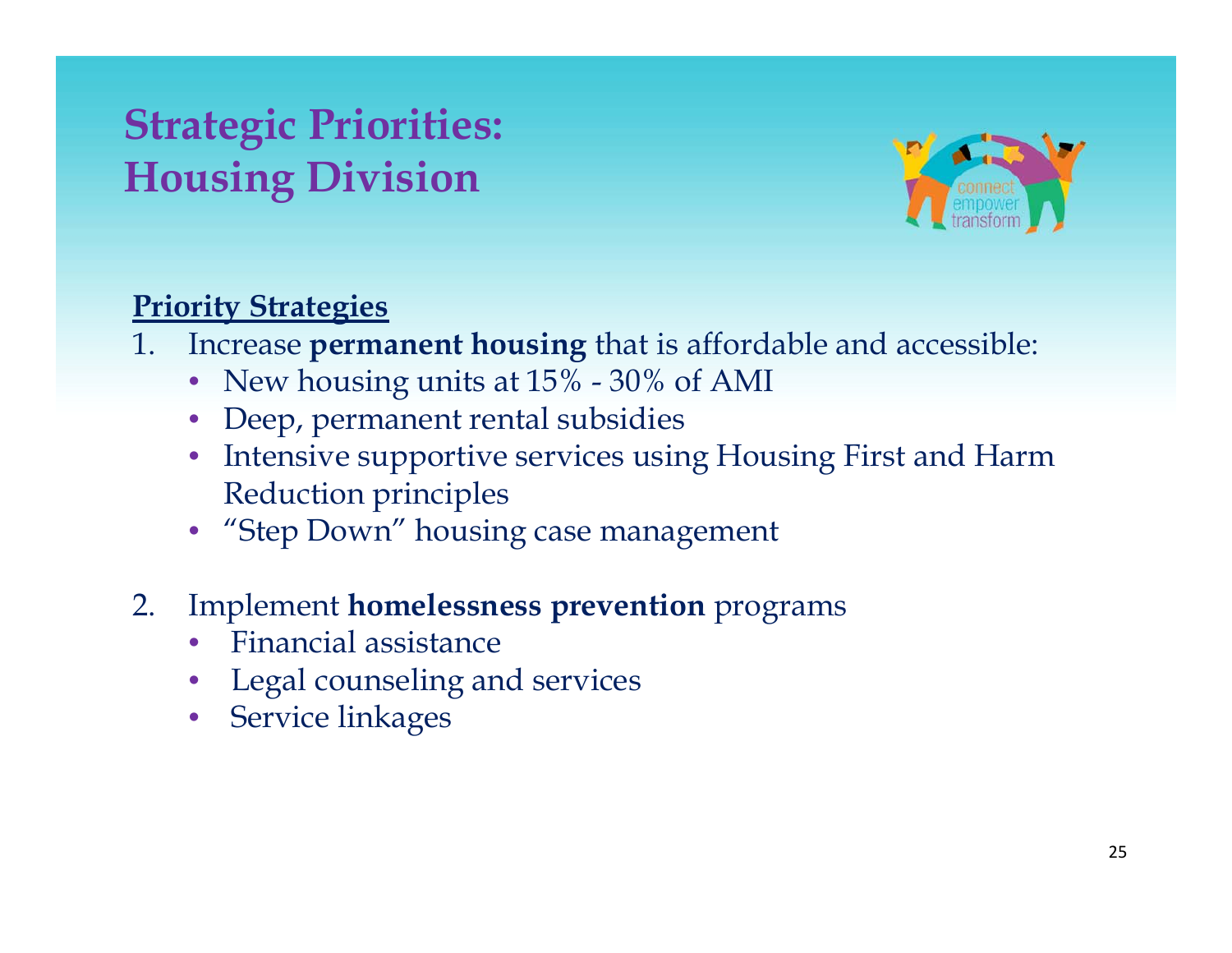# **Recommendations: Housing** Total FY14 Budget (All sources) \$11,734,289

MHSA \$1,865,281 (On goin g) and \$558,959 (One-time) = \$2,424,240



| Program                                              | <b>Initial Recommendations/ Data</b>                                                                                                                                                                                                                                  | <b>Total Budget</b>                 | <b>Budget Change</b> |
|------------------------------------------------------|-----------------------------------------------------------------------------------------------------------------------------------------------------------------------------------------------------------------------------------------------------------------------|-------------------------------------|----------------------|
| <b>CSS HO01: Housing</b><br><b>Option Initiative</b> | Maintain MHSA funding                                                                                                                                                                                                                                                 | \$11,734,289<br>$MHSA = $2,424,240$ |                      |
|                                                      | <b>Permanent Supportive Housing/Coordinated</b><br>Outreach & Case Finding<br>•Add 1.0 FTE to Housing Support staff<br>• Increase funding for FSPs serving chronically<br>homeless individuals and families<br>Transitional Housing / Rapid Re-Housing - No<br>Change |                                     | $MHSA = $200,000$    |
|                                                      | <b>Emergency Shelter &amp; Other Programs</b><br>• Redirect CSS funds from Cold Weather Shelter<br>Program                                                                                                                                                            |                                     | $MHSA = (\$200,000)$ |
|                                                      | <b>Multiple - No Change</b>                                                                                                                                                                                                                                           |                                     |                      |
|                                                      | Homeless Prevention $-N/A$                                                                                                                                                                                                                                            |                                     |                      |
|                                                      | <b>Continuum of Care - No Change</b>                                                                                                                                                                                                                                  |                                     |                      |
|                                                      | <b>Program Administration - No Change</b>                                                                                                                                                                                                                             |                                     |                      |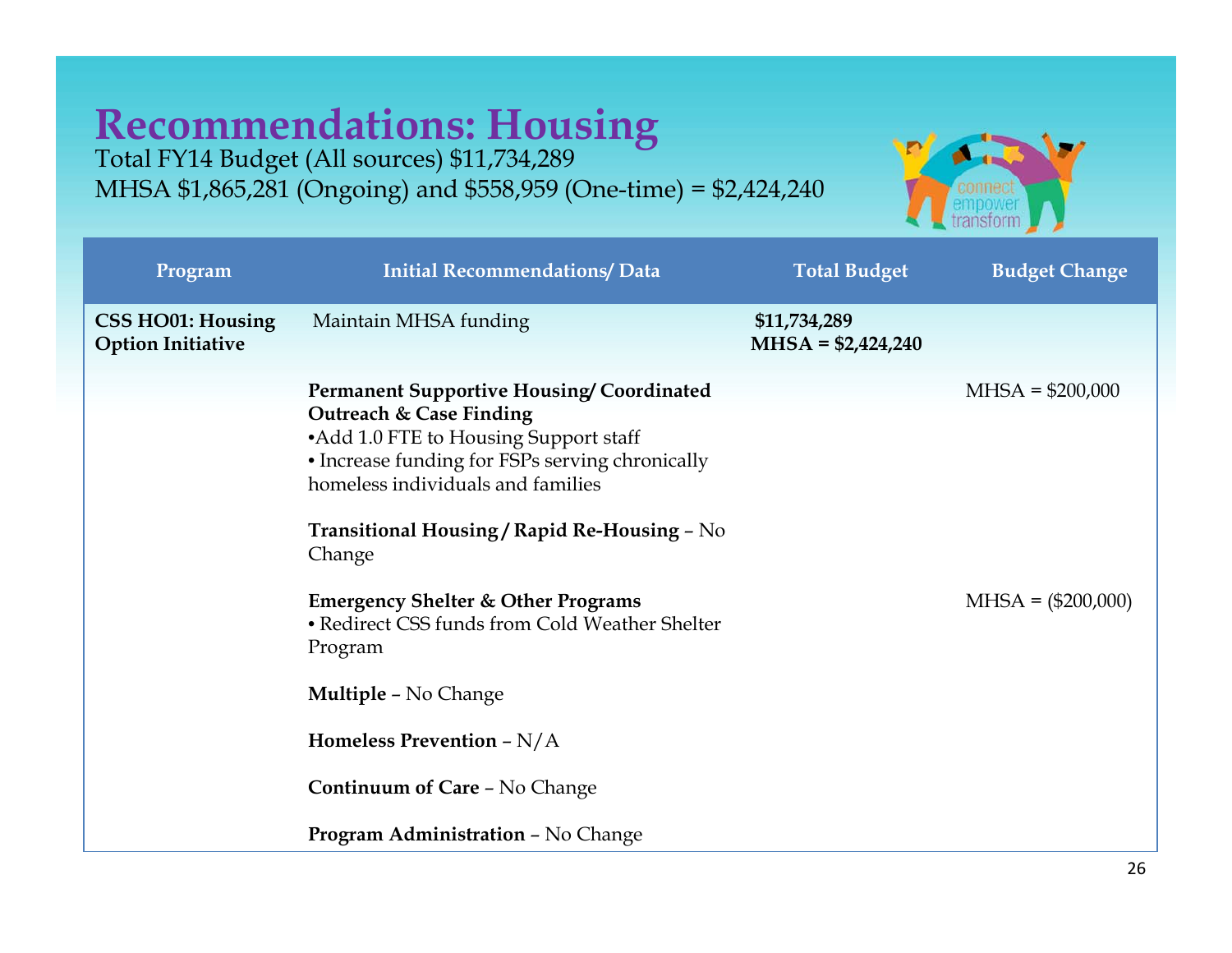### **Strategic Priorities: Learning Partnership**



- Learning Partnership supports the MHD in ensuring that the **cultural competency** requirements are met, promotes a **data-driven system** and has a well **trained workforce**.
- Continue looking for **viable locations** for the Multi-Cultural Center.
- •**Increasing access of peer support services** in the self help centers and in the clinics.
- $\bullet$  Renovating the Zephyr Self-Help center and DTMH lobby will promote a **welcoming environment** that supports a person's wellness and recovery journey.
- Developing a **fully integrated workforce** that reflects the cultural and ethnic diversity of the county through its **intern and scholarship programs** and provide **training and educational opportunities** for the mental health workforce.
- **Reducing stigma and discrimination** through community engagement activities that focuses on reaching the **unserved and underserved populations**.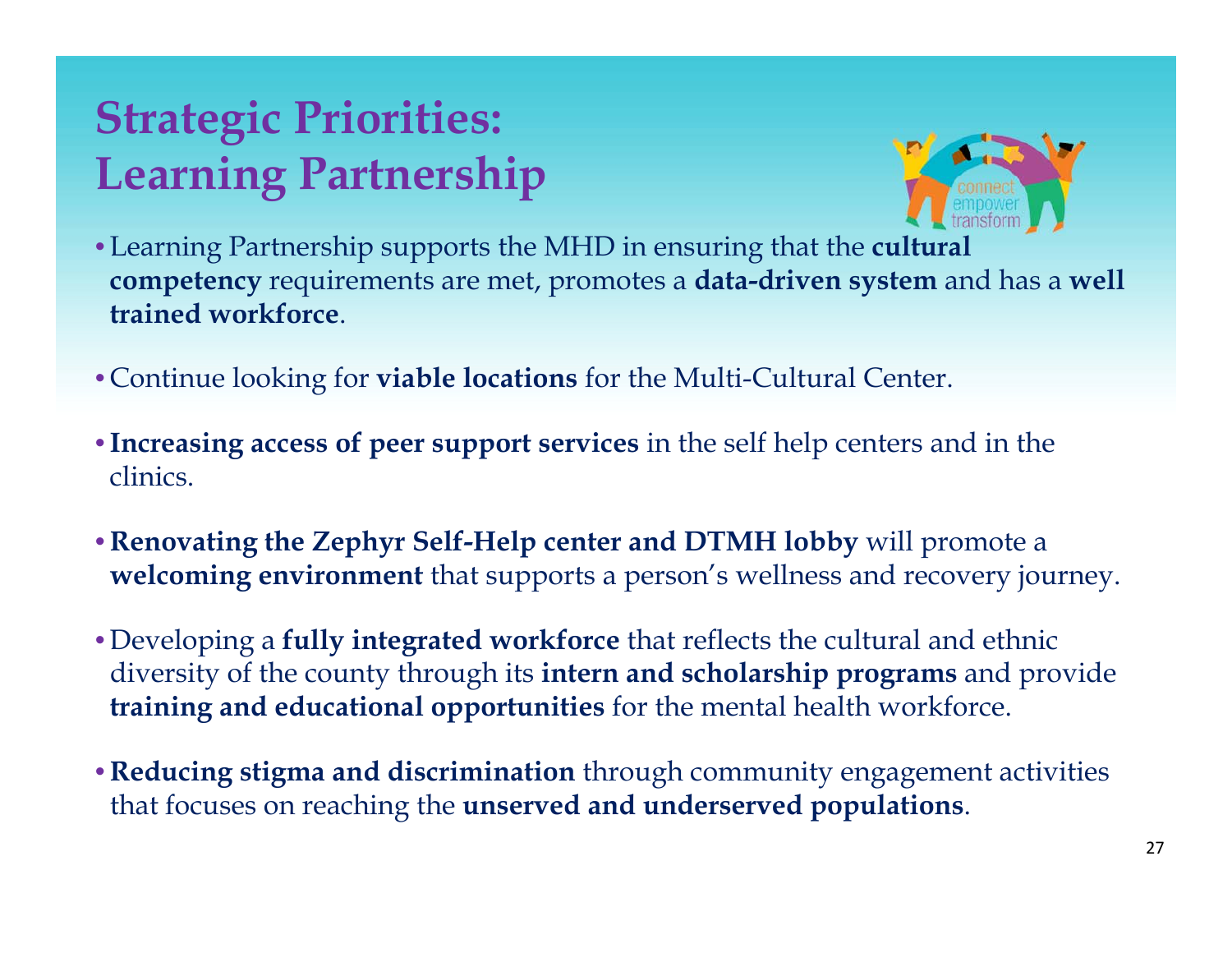# **Recommendations: Learning Partnership**

Total FY14 Budget (All sources) \$9,392,436 MHSA \$4,340,606 (Ongoing) and \$4,944,504 (One-time) = \$9,285,110

| Program                              | <b>Initial Recommendations/ Data</b>                                                                                                                                                                                                                                                                                                                                                                                           | <b>Total Budget</b>                                  | <b>Budget Change</b> |
|--------------------------------------|--------------------------------------------------------------------------------------------------------------------------------------------------------------------------------------------------------------------------------------------------------------------------------------------------------------------------------------------------------------------------------------------------------------------------------|------------------------------------------------------|----------------------|
| <b>CSS LP01</b>                      | Maintain current level of funding.                                                                                                                                                                                                                                                                                                                                                                                             | \$1,701,098<br>$MHSA = $1,593,772$                   | None                 |
| <b>INN-05 MCC</b>                    | Maintain current level of funding.                                                                                                                                                                                                                                                                                                                                                                                             | $MHSA = $499,567$                                    | None                 |
| $CF - MCC$                           | For FY14, approved the redirection of unspent CFTN funds<br>to fund the MCC site renovation costs. Costs TBD.                                                                                                                                                                                                                                                                                                                  | <b>TBD</b>                                           | None                 |
| A05 - Consumer<br>and Family Affairs | Maintain current level of funding.                                                                                                                                                                                                                                                                                                                                                                                             | $MHSA = $1,059,761$                                  | None                 |
| <b>CF DTMH</b>                       | One-Time project sill in progress; maintain funding.                                                                                                                                                                                                                                                                                                                                                                           | $MHSA = $313,000$                                    | None                 |
| <b>WET</b>                           | Maintain level of one-time current funding but also<br>consider the sustainability of future WET funding                                                                                                                                                                                                                                                                                                                       | $MHSA = $4,117,732$                                  | None                 |
| PEI P1 - ECCAC                       | Due unanticipated delays in hiring, the MHFA training that<br>was to be completed in FY 14 needs to carried forward in<br>FY 15. Two new ECCAC groups were created for Veterans<br>and LGBTQ, RFP's are to be released to fund the two<br>groups with one-time funds. Maintain current level of<br>funding \$35,000 (5k per group) for program supplies.<br>Convert one-time funds for program supplies as ongoing<br>expense. | $MHSA = $1,701,278$<br>One-time portion<br>\$438,772 | None                 |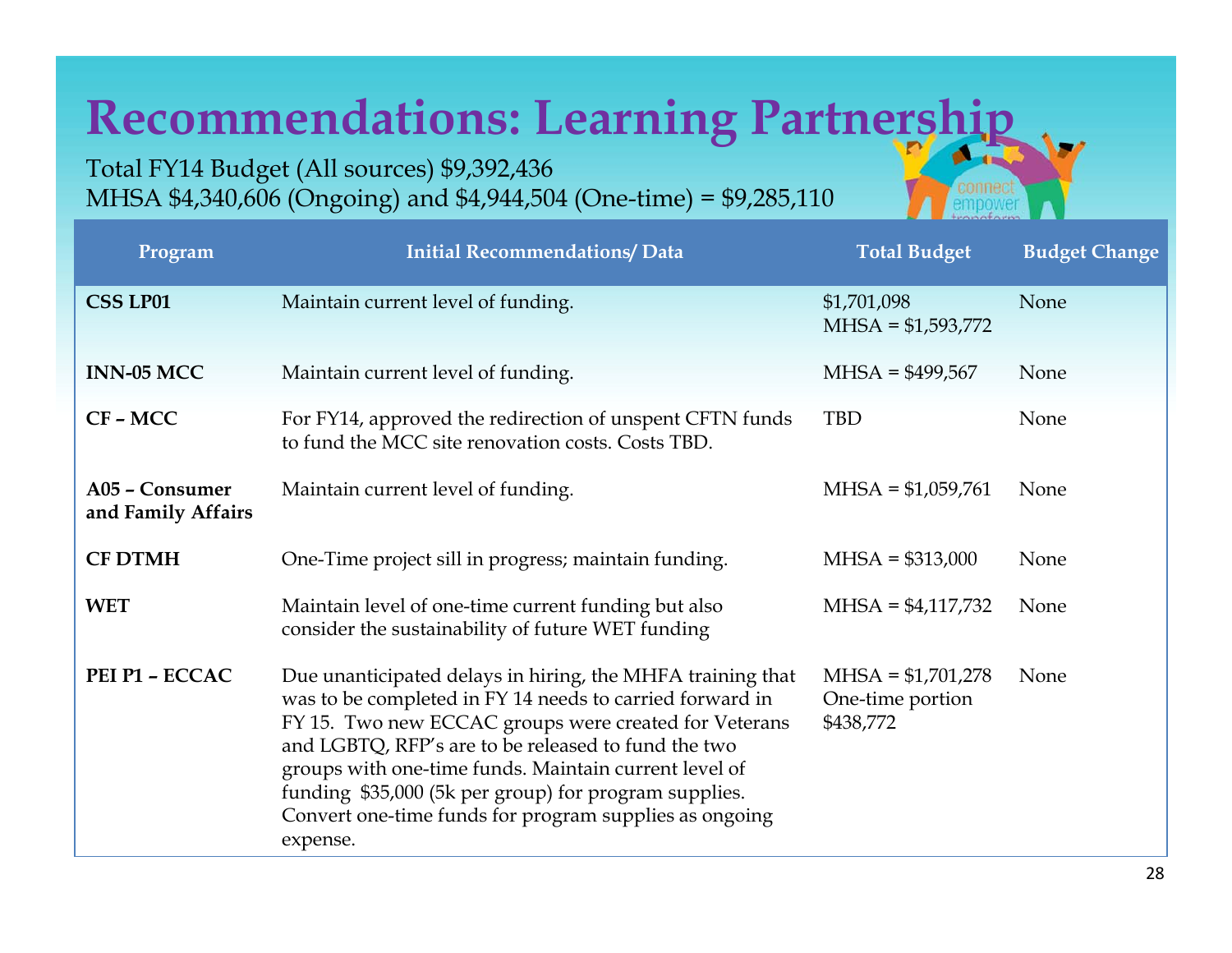#### **Strategic Priorities: CFTN**



•**Support the client and family experience by**:

•Improving access to personal health information and recovery resources, and

•Training clients in computer skills to improve community engagement

#### •**Enhance the staff capabilities related to:**

- •Improving the quality of care,
- •Establishing and applying clinical and administrative metrics, and
- •Increasing operational efficiency and cost effectiveness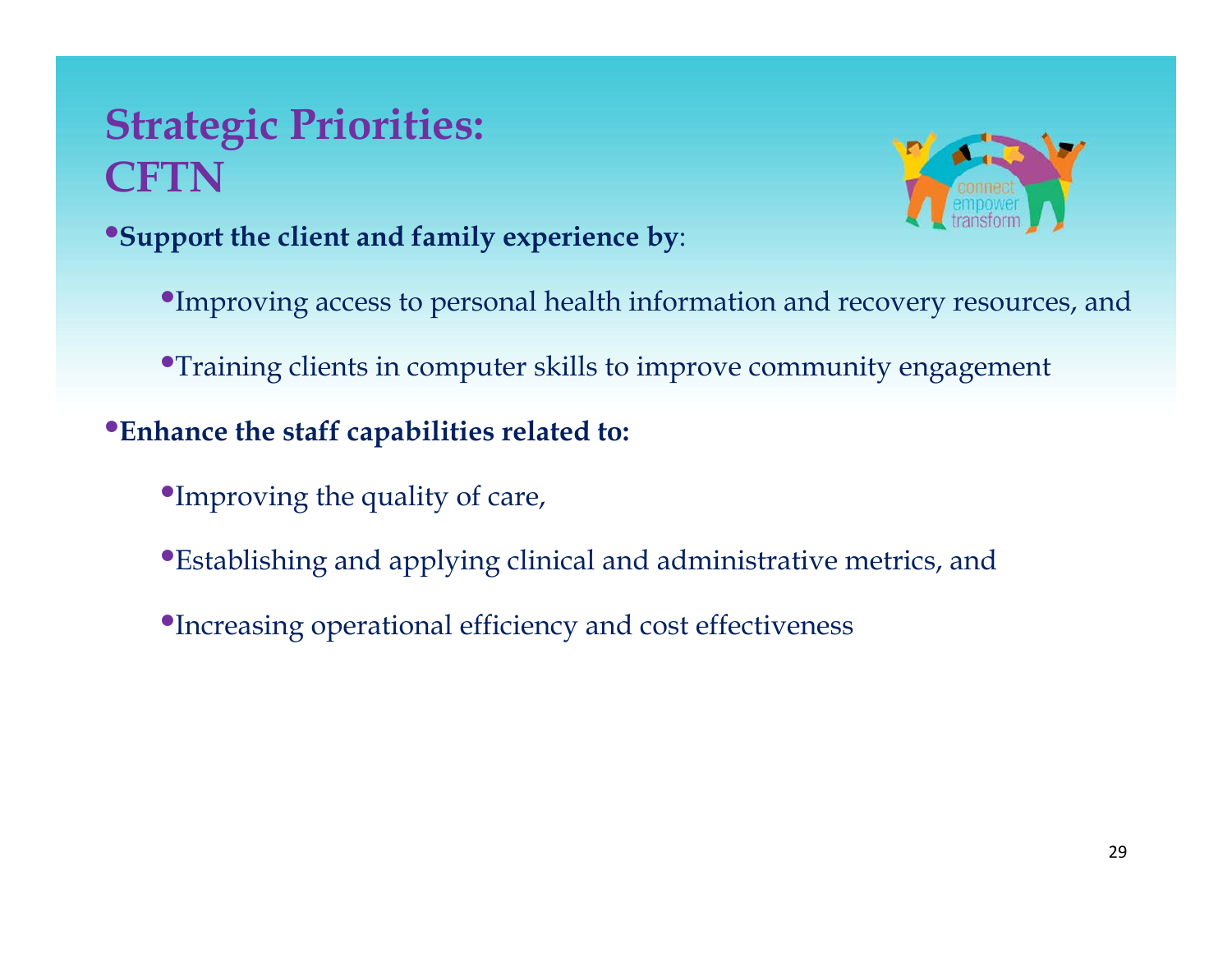#### **Recommendations: Technological Needs**

Total FY14 Budget (All sources) \$20,484,000 MHSA \$0 (Ongoing) and \$20,484,000 (One-time) = \$20,484,000

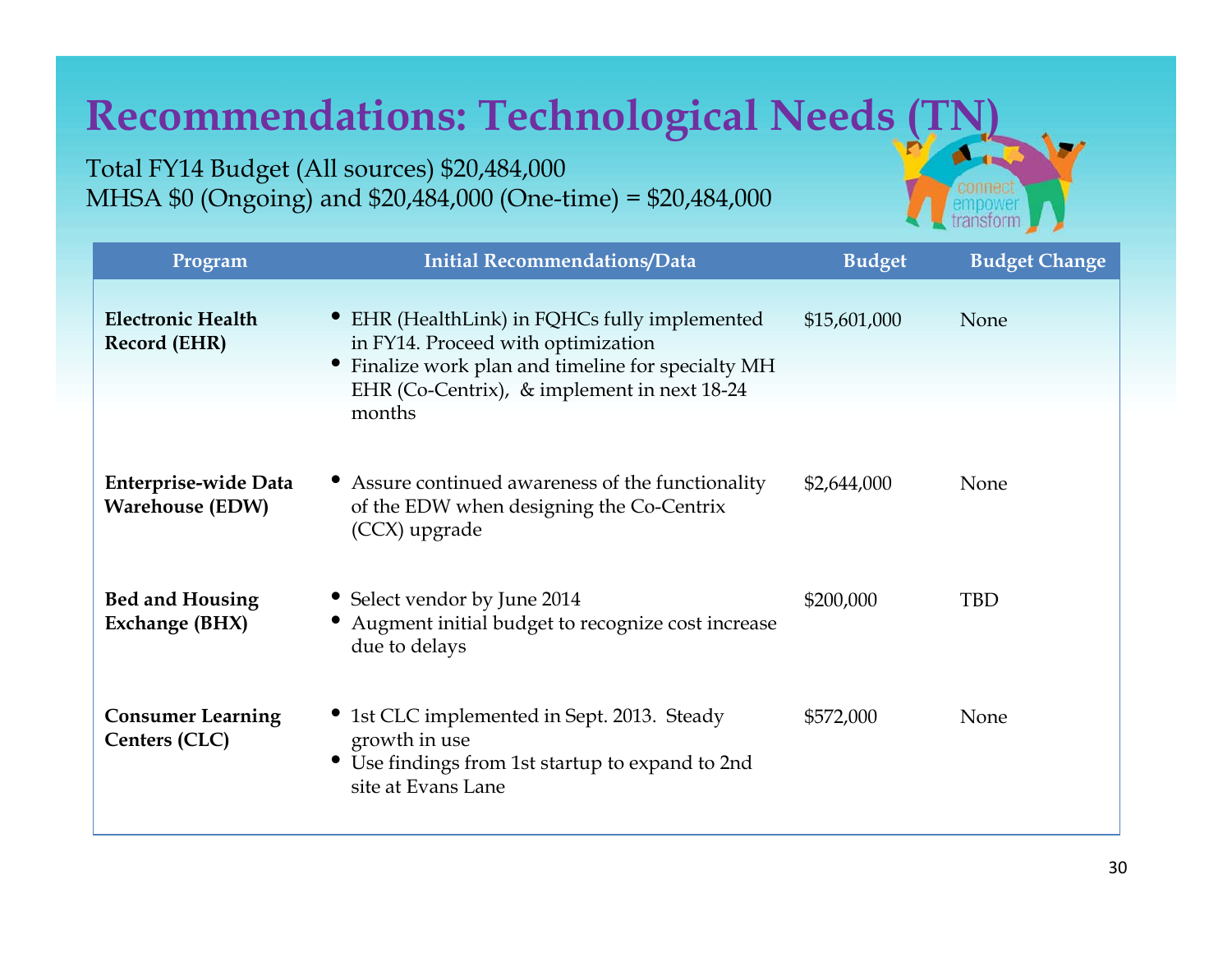#### **Recommendations: Technological Needs (TN)**



| <b>Initial Recommendations/Data</b>             | <b>Budget</b>                                                                                                                                    | <b>Budget Change</b> |
|-------------------------------------------------|--------------------------------------------------------------------------------------------------------------------------------------------------|----------------------|
|                                                 | \$319,000                                                                                                                                        | None                 |
| • MHD website redesigned to improve content and |                                                                                                                                                  |                      |
| navigation                                      |                                                                                                                                                  |                      |
|                                                 |                                                                                                                                                  |                      |
| track utilization                               |                                                                                                                                                  |                      |
|                                                 |                                                                                                                                                  |                      |
| • Consumer portal for CCX to be part of upgrade |                                                                                                                                                  |                      |
| • Countywide initiative still in planning       |                                                                                                                                                  |                      |
|                                                 | \$1,148,000                                                                                                                                      | None                 |
|                                                 |                                                                                                                                                  |                      |
|                                                 | • Designate staff to maintain website content and<br>• Consumer portal for HealthLink in place<br>• Continue active participation in this effort |                      |

Please note: The approved FY2014 MHSA Annual Update also includes a plan to redirect unspent funds in the CFTN component to fund the MCC facility renovation project.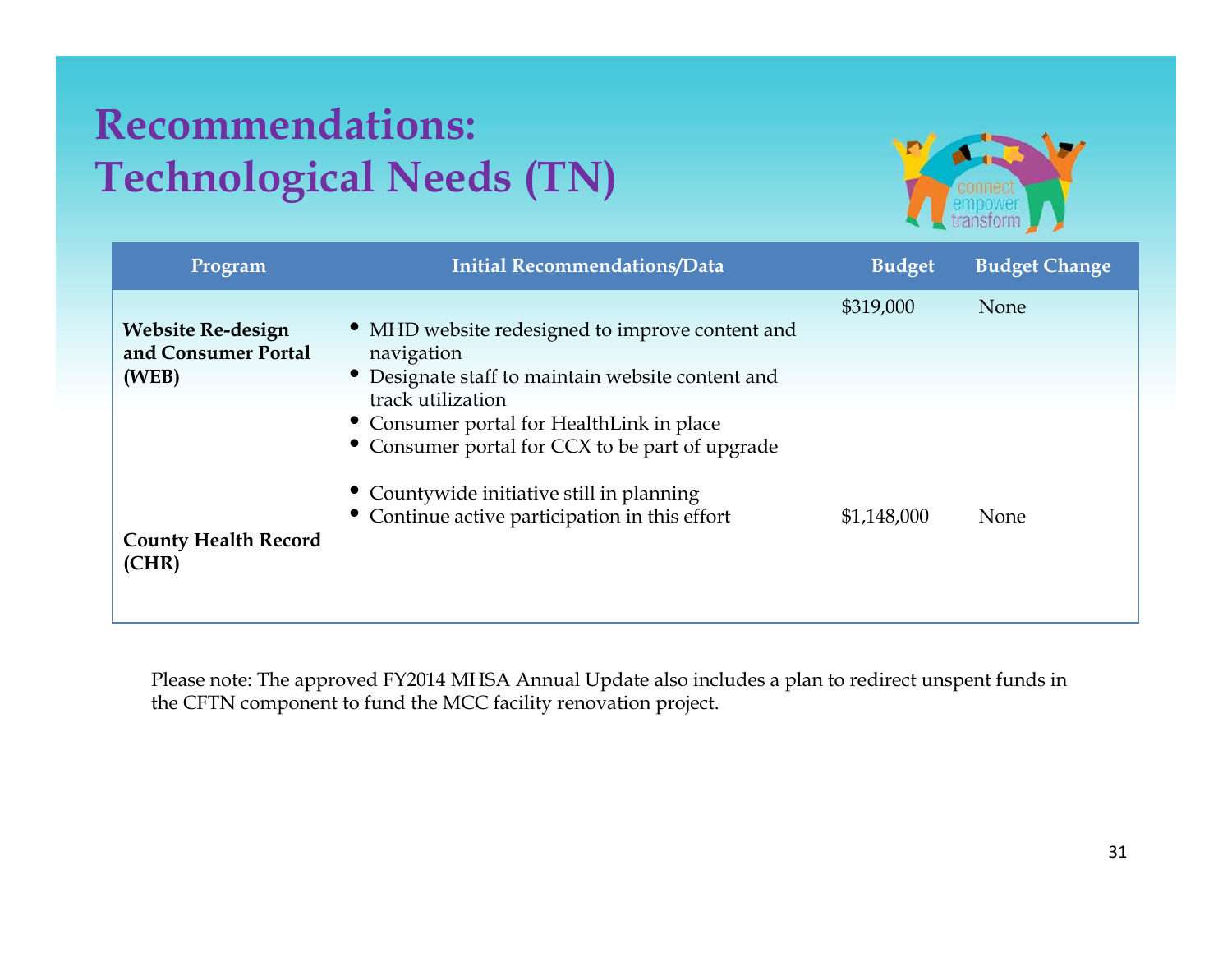#### **Other Programs Update SB82 Mental Health Wellness Act of 2013**



- 1. Mental Health Services Oversight and Accountability Commission (**MHSOAC**) **Triage Grant.**
- 2.. CA Health Facilities Financing Authority (CHFFA) Grant. Final Allocations from the 1st Funding Round were awarded by the CHFFA at its April 24, 2014 meeting.

#### •**SCC awarded \$4,699,948.11; 30 new beds for Crisis Residential and 8 new beds for Crisis Stabilization Treatment Programs**.

•No local match (i.e., from the county) is required, but projects must include leveraging of public and private funding sources. Please note CCR section  $7119(a)(1)(F)$  of the regulations allocates up to three points for projects that leverage public and private funding sources to complete the project and that CCR section  $7120 (e) (2)$  requires leveraging of funds.

•SCC grant application initially reflected \$500,000 MHSA fund contribution but SCC was not granted full allocation request; and will need additional \$294,683 to make up budget shortfall (either through MHSA or County General Fund resources).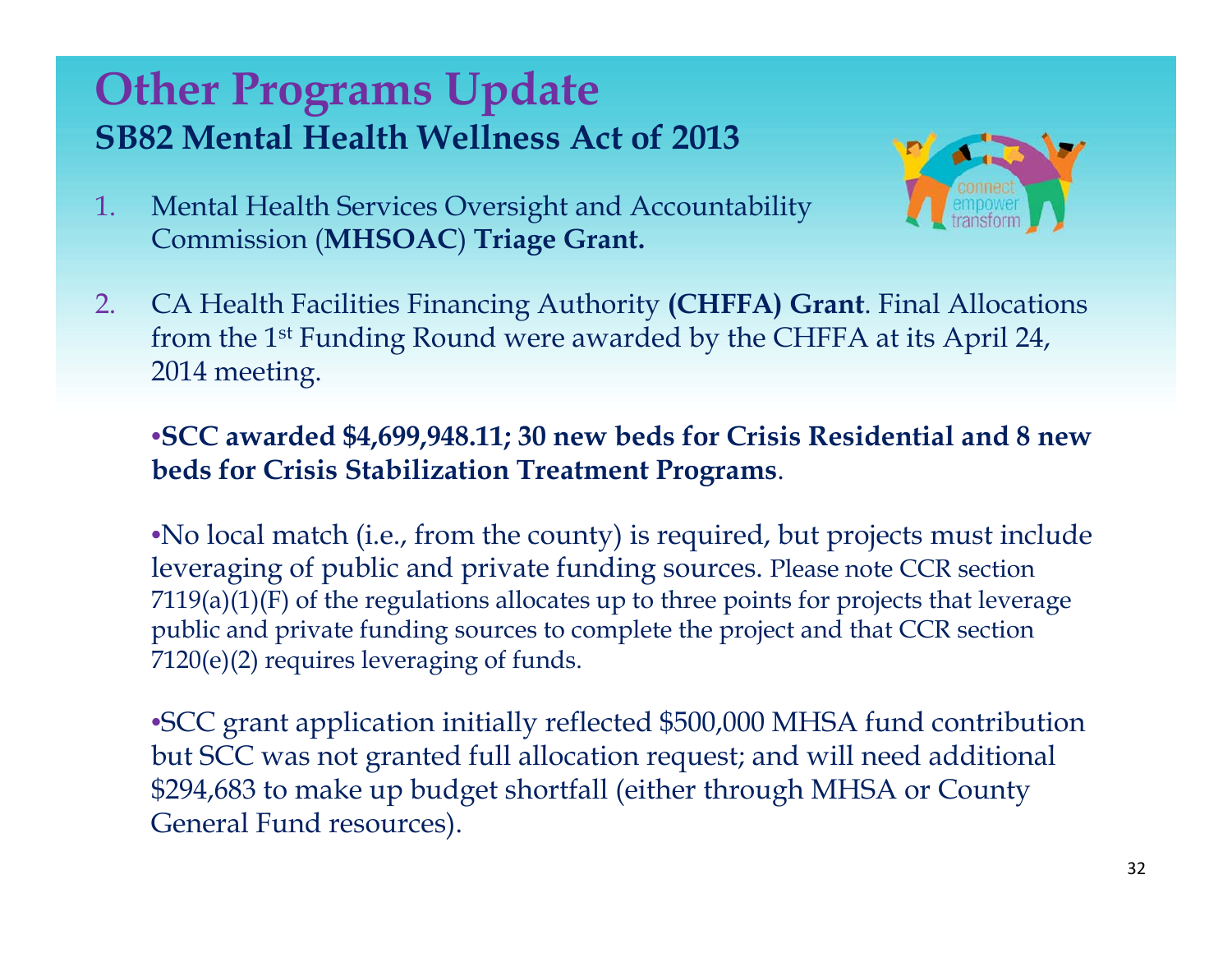#### **Other Programs Update C i ont inue…**

- **Pay for Success Projects**
	- Homeless
	- Acute Psych

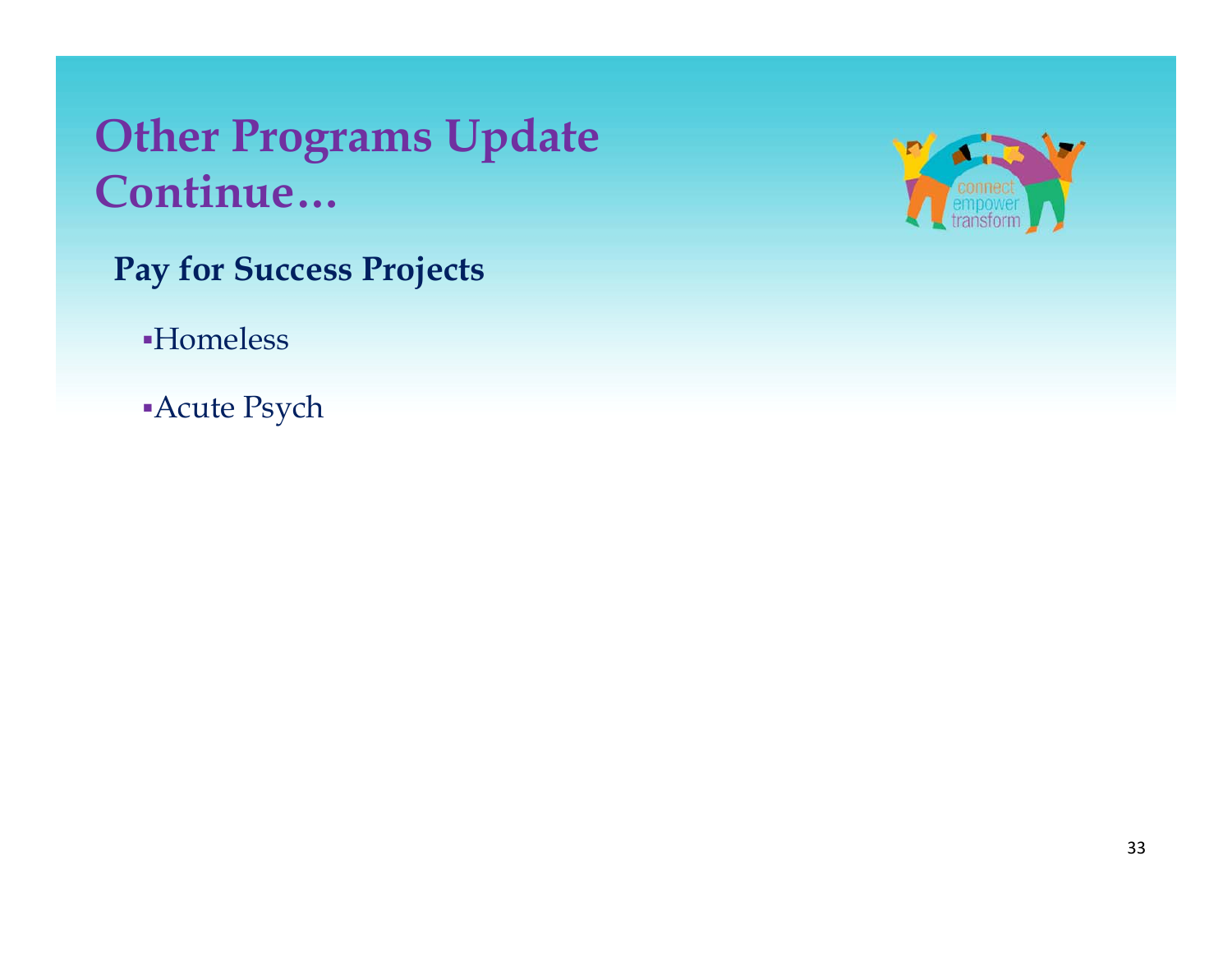# **CA Mental Health Services Authority (C lMHSA ) alMHSA**

Background:

In 2008, the County BOS authorized the assignment of  $\sim$ \$7.7 million of the County's PEI funds to the State Dept of MH to implement statewide, state-administered PEI projects.

CalMHSA is an Independent Administrative and Fiscal Government Agency focused on the efficient delivery of CA Mental Health Projects.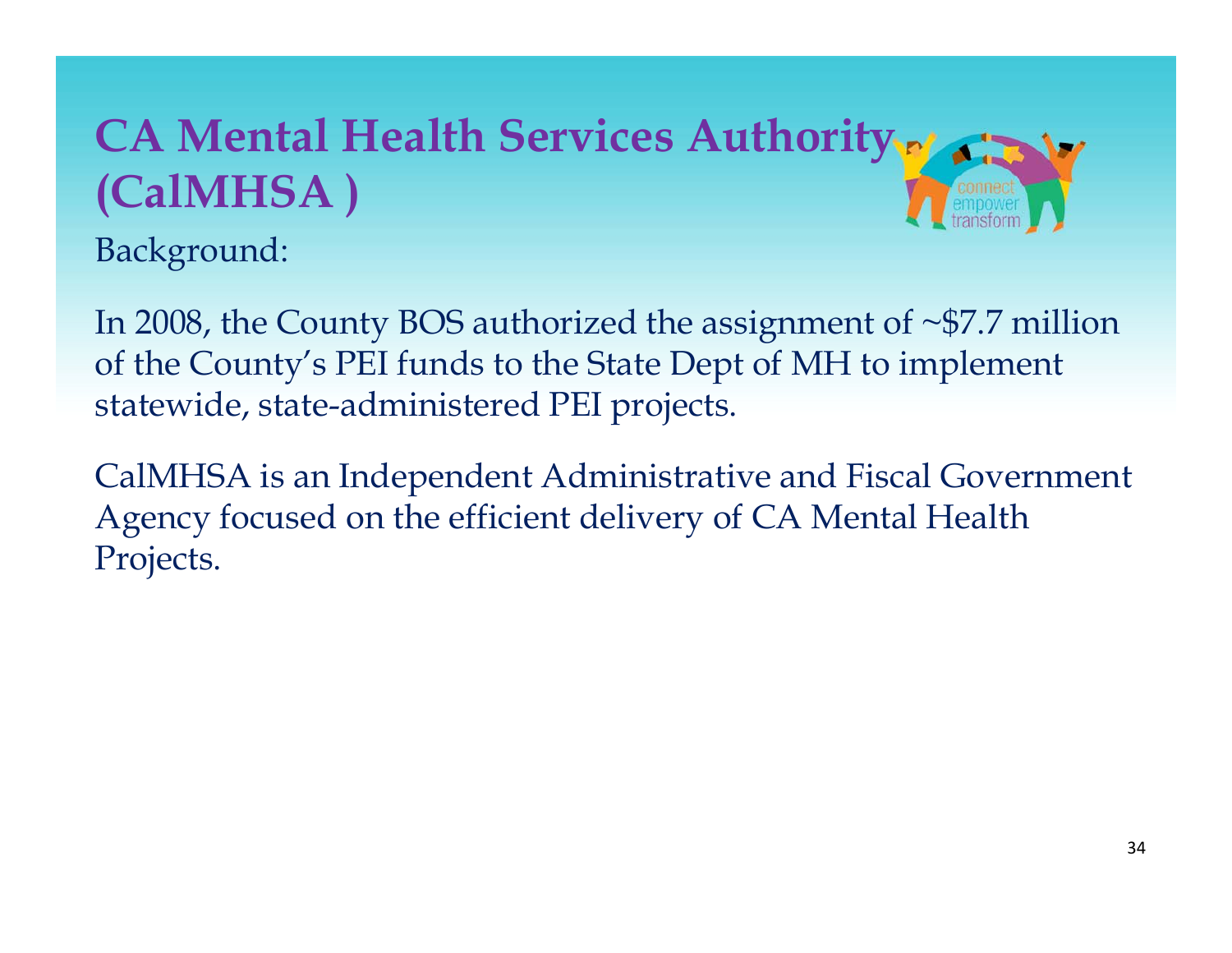### **CA Mental Health Services Authority (CalMHSA )**



• All CalMHSA members are requested to annually fund PEI Statewide Plans within the **target range of 4-7% of local annual PEI funds, with a minimum request of 1%.** 

Based on CalMHSA Estimated Annual PEI Funding Breakdown by County: Santa Clara estimated contribution at the following % scenarios:

| $1\%$  |           | \$125,675 Minimum Request |
|--------|-----------|---------------------------|
| $2\%$  | \$251,350 |                           |
| 3%     | \$377,025 |                           |
| $*4\%$ | \$502,699 |                           |
| $5\%$  | \$628,374 | Target Range              |
| $6\%$  | \$754,049 |                           |
| $7\%$  | \$879,724 |                           |

\*SCCMHD recommendation.

• Counties shall have the option of selecting which initiative(s) to support: **Suicide Prevention, Student Mental Health, and Stigma and/or Discrimination Reduction**. Recommendation: equal distribution of local contribution across the three initiatives.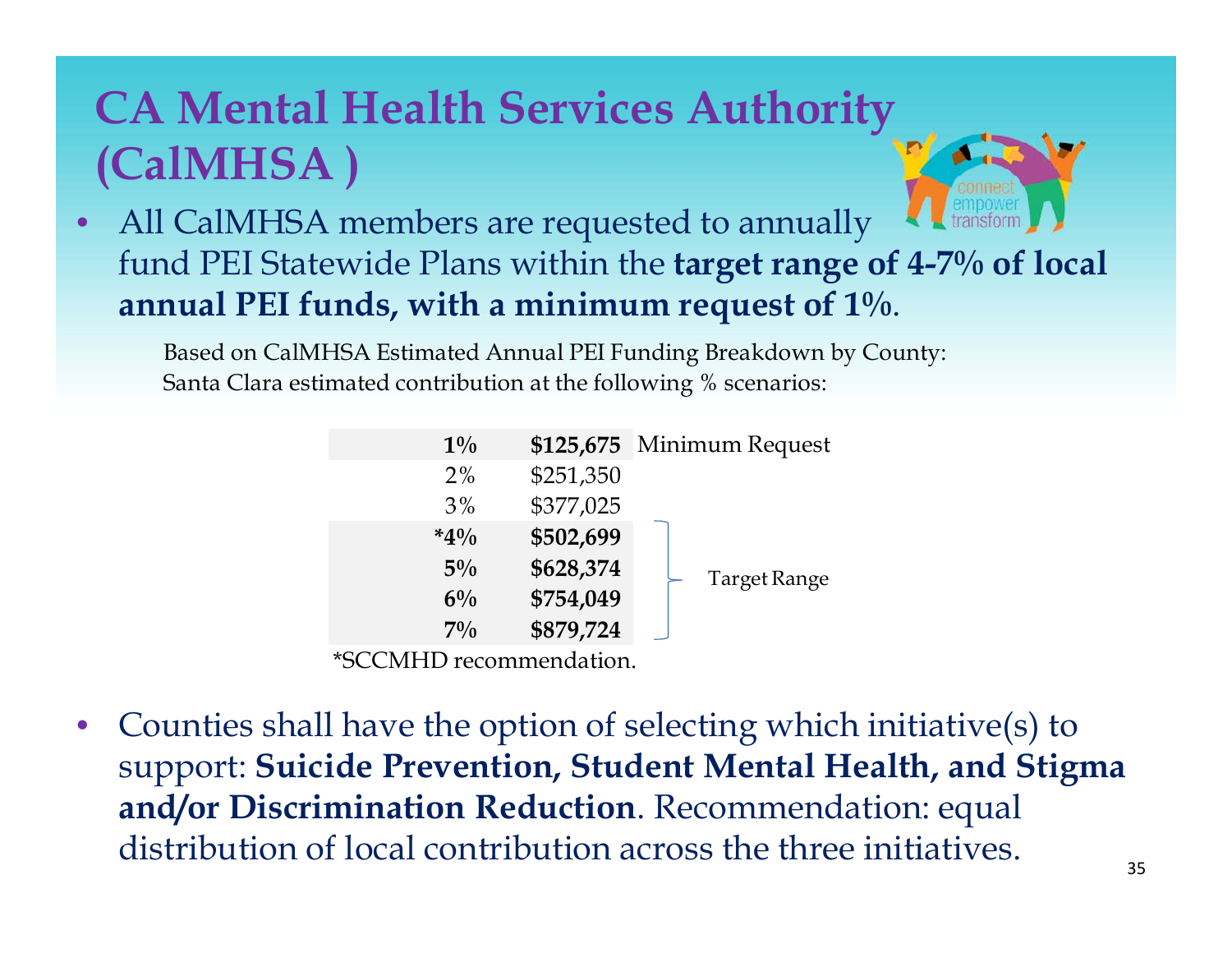# **Opportunities for Input**



- •Mental Health Board (MHB) Committees
- •Family & Children's System of Care
- $\bullet$ School Linked Services (SLS) Implementation Oversight Task Force (IOTF)
- $\bullet$ • School Linked Services (SLS) Community Based Organization forum
- $\bullet$ Community-wide plan to end homelessness
- $\bullet$ Board of Supervisors workshops on housing
- $\bullet$ Housing Authority of the County of Santa Clara strategic planning
- •Seniors' Agenda – Housing Work Group (SSA)
- • Planning Department - Housing Element, Health Element, Consolidated Plan
- $\bullet$ Reentry Network (Office of Reentry Services)
- •Community Health Improvement Project (through Public Health Dpt.)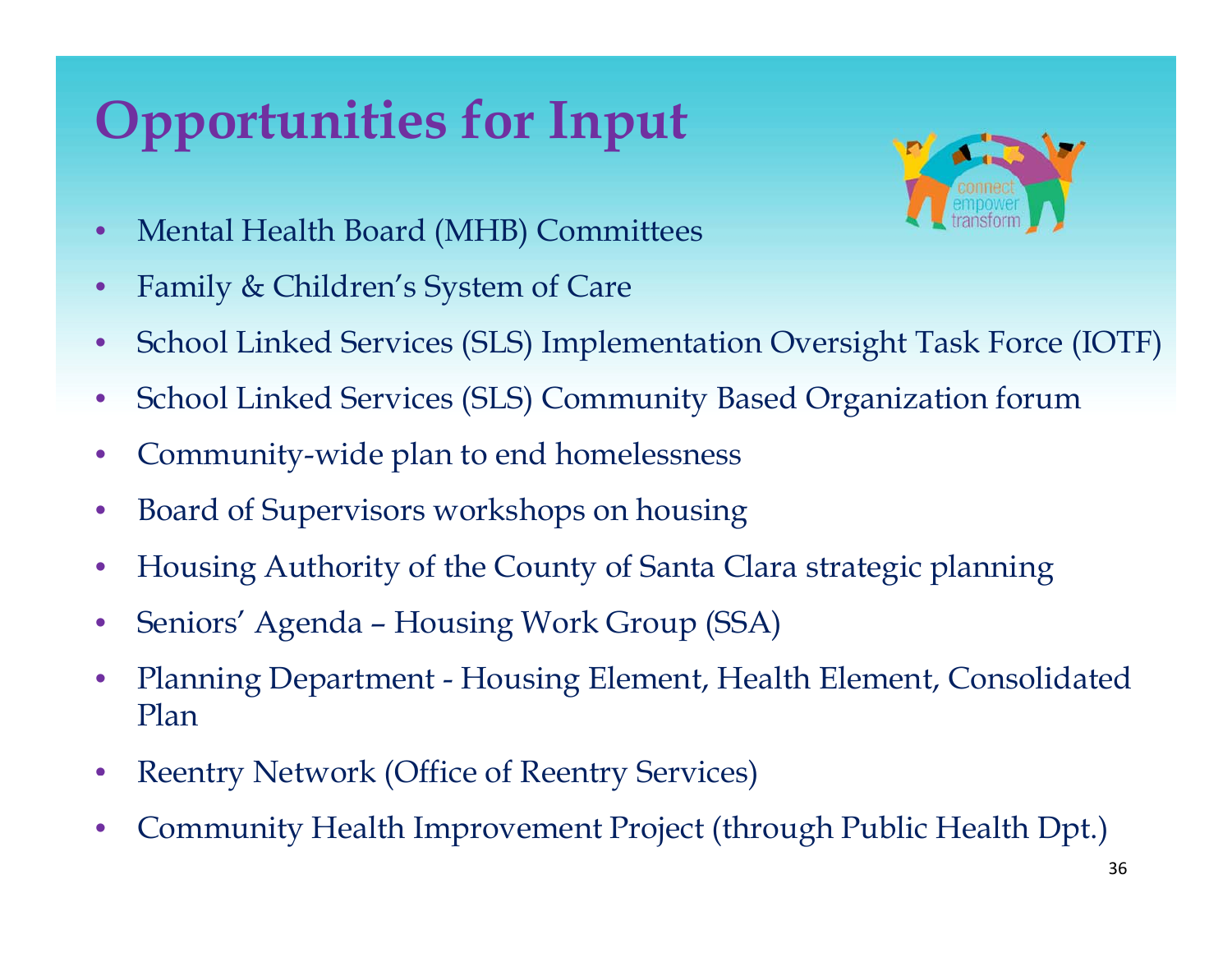

#### **MHSA Innovation (INN) Next Round of Plannin g**

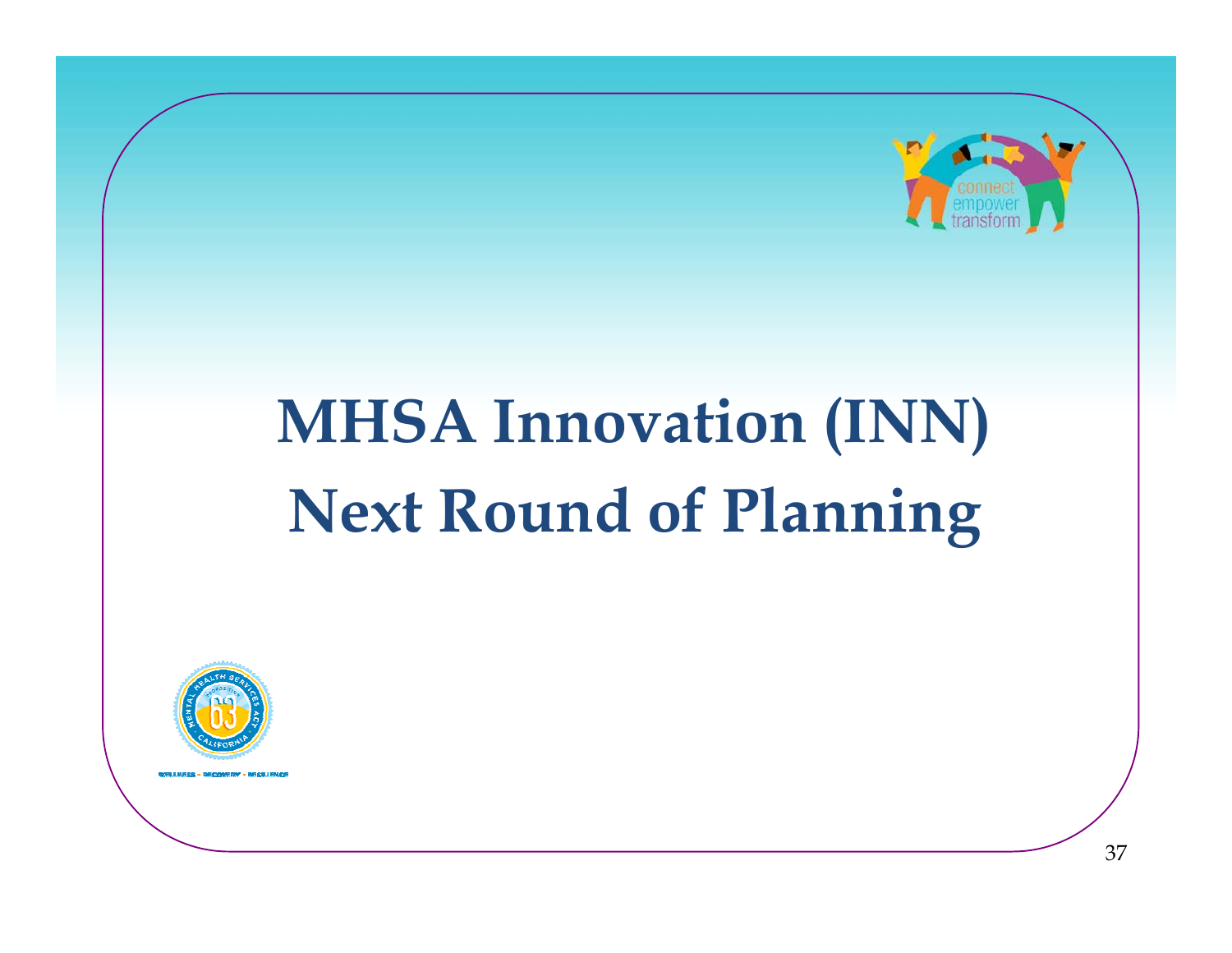### **County MHSA INN Projects**



| <b>INN Project</b> |                                                                                   | Duration<br>(Months) | <b>Status</b>                                       |
|--------------------|-----------------------------------------------------------------------------------|----------------------|-----------------------------------------------------|
| <b>INN-01</b>      | <b>Early Childhood Universal Screening</b><br>Project                             | 24                   | In Progress; will end 7/31/2015.                    |
| <b>INN-02</b>      | Peer-run TAY Inn                                                                  | 36                   | In Progress; will end $9/30/2014$ .                 |
| $INN-03$           | Adults with Autism and Co-Occurring<br><b>Mental Health Disorders</b>             | 24                   | Successful; transitioned to CSS A02 in<br>FY14.     |
| <b>INN-04</b>      | <b>Elders' Storytelling Project (Prior</b><br>Name: Merging the Old with the New) | 33                   | In Progress; will end 7/31/2015.                    |
| $INN-05$           | Multi-Cultural Center (MCC)                                                       | 36                   | TBD.                                                |
| $INN-06$           | <b>Transitional Mental Health Services for</b><br><b>Newly Released Inmates</b>   | 36                   | In Progress; will end 10/31/2015.                   |
| $INN-07$           | Mental Health/Law Enforcement Post<br>Crisis Intervention                         | 24                   | Ended in FY13; did not continue.                    |
| <b>INN-08</b>      | Interactive Videos Scenarios Training                                             | 32                   | Successful; transitioned to CSS<br>A04/WET in FY14. |
| <b>INN-09</b>      | AB109/117 Re-Entry Multi-Agency Pilot<br>aka "Re-Entry MAP"                       | 33                   | In Progress; will end 6/30/2014.                    |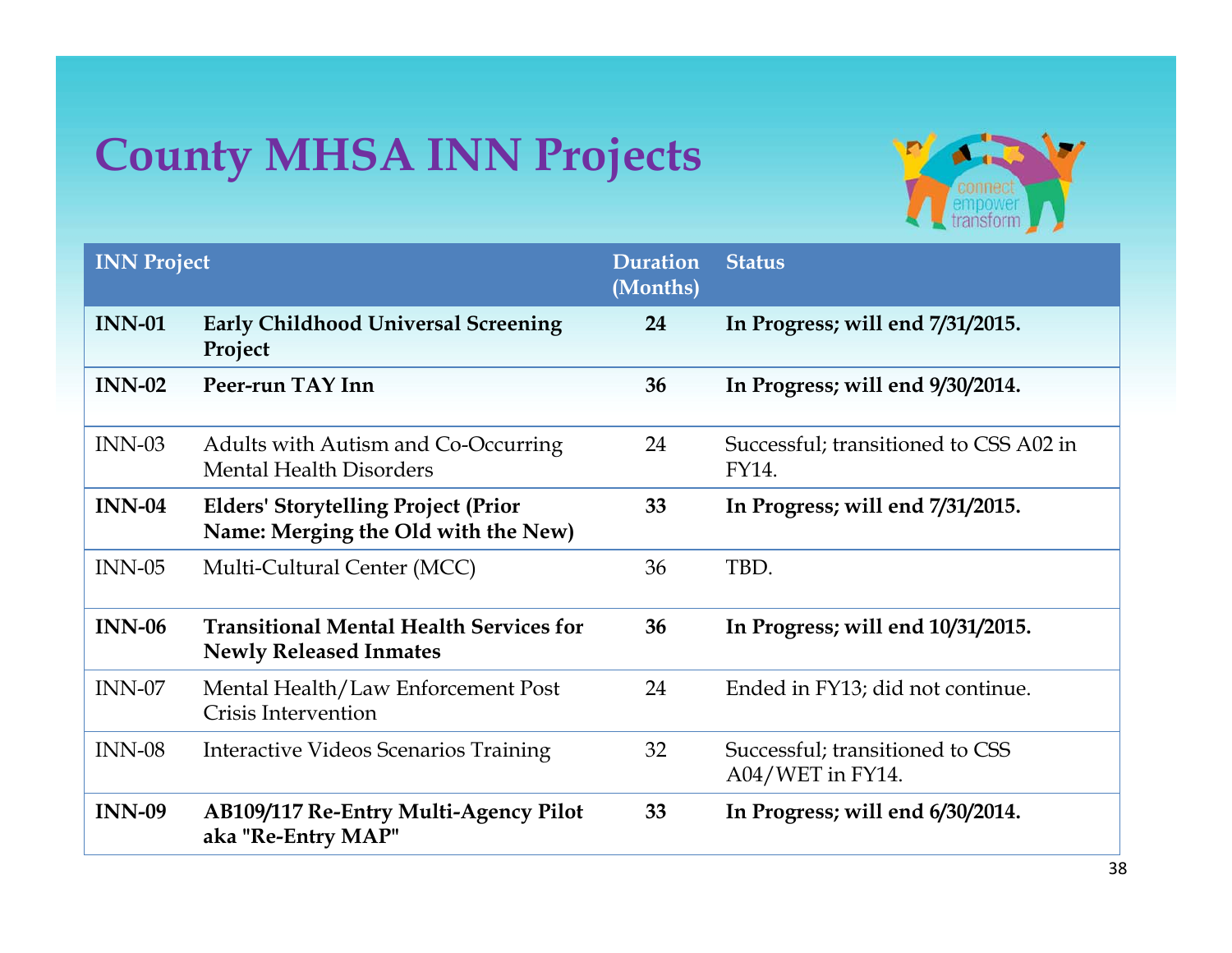### **MHSA InnovationRequirements**



MHSOAC Review Tool:

http://www.mhsoac.ca.gov/docs/MHSOAC\_INN-Review-Tool2.pdf

- 1) Address one of the following purposes as its **primary purpose**:
	- a) Increase access to underserved groups.
	- **b) Increase the quality of services** including measurable outcomes.
	- **c) Promote interagency and community** collaboration.
	- **d) Increase access** to **services**.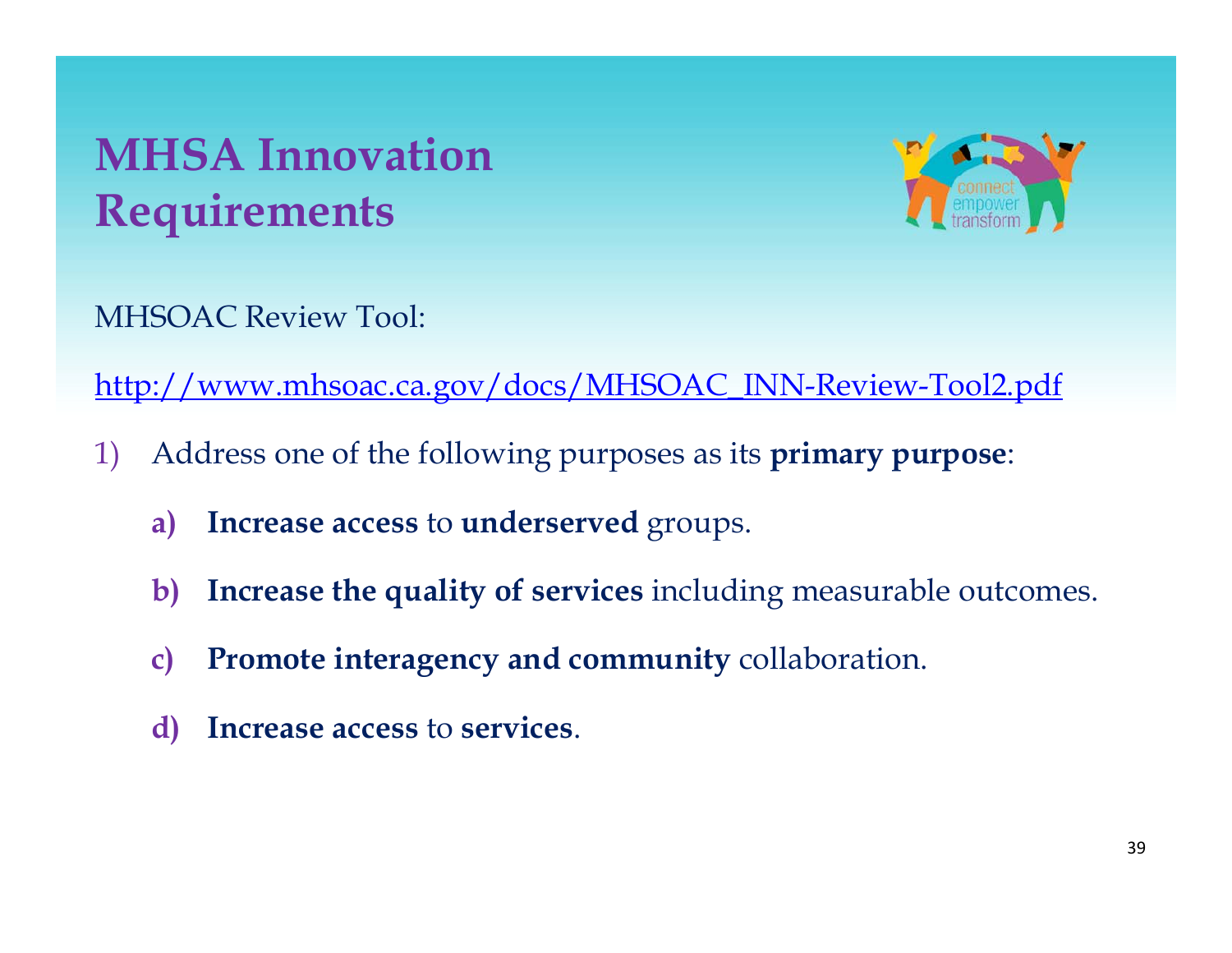### **MHSA InnovationR i equ rements**



- 2) Support **innovative approaches by doing one** of the following:
	- **a) Introduces new** mental health practices or approaches, including but not limited to prevention and early intervention.
	- **b) Makes a change to an existing** mental health practice or approach, including, but not limited to, adaptation for a new setting or community.
	- **c) Introduces to the mental health system** of a promising community-driven practice or approach or a **practice/approach that has been successful in non-mental health contexts or settings**.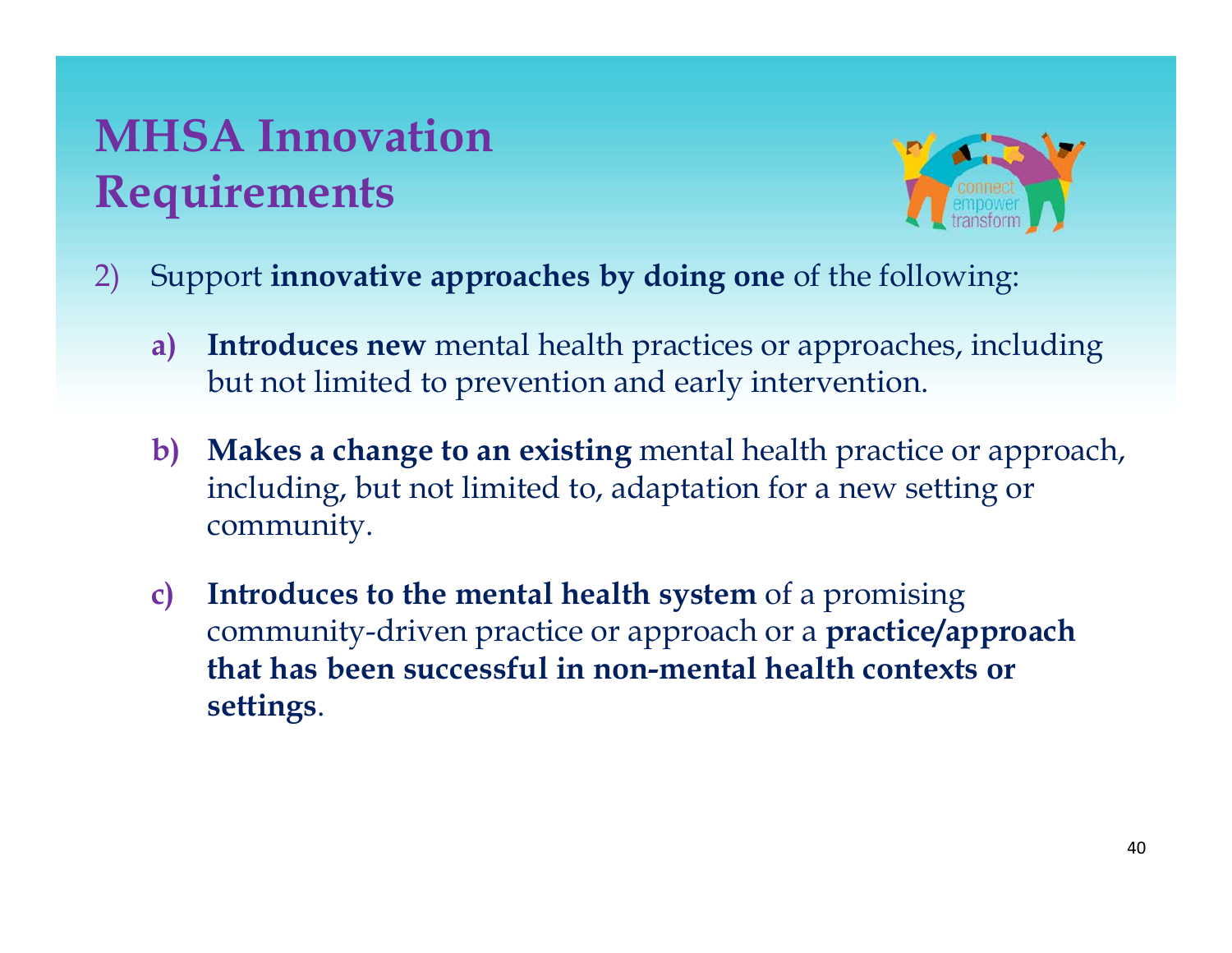#### **MHSA InnovationNew P j ro ects – Next Steps**



- $\bullet$  Need to establish a formal process with input from MHSA SLC members.
- $\bullet$  Review implemented/completed MHSA Innovation Projects Statewide by County – Source NAMI 2013 Report.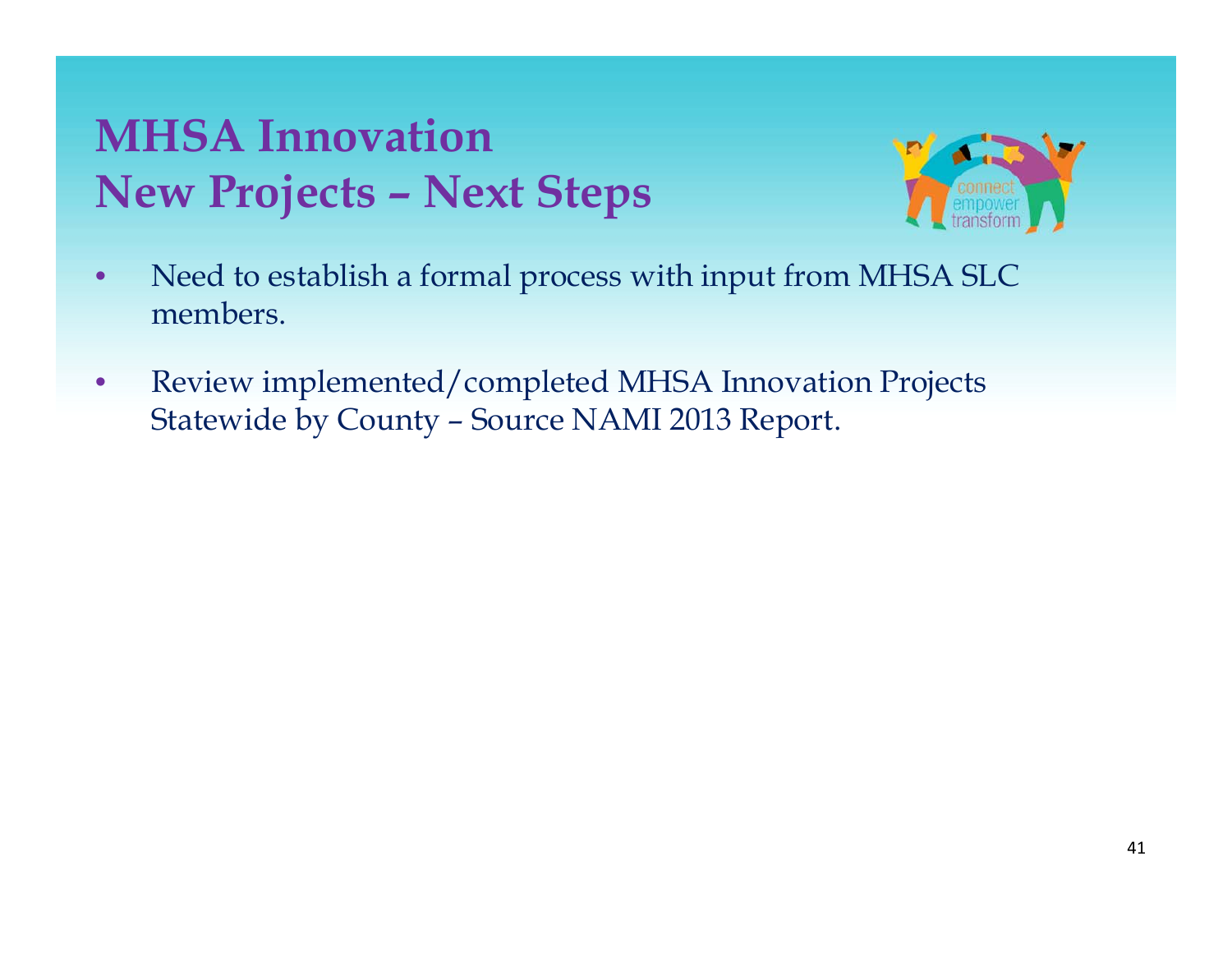### **Additi l I f ti Additional nformation:**



•Next Steps:

•Phase III of the Planning Process.

•Next Meeting June 2014 (Date/Time TBD).

•MHSA Email Distribution List - If you are currently not part of the County's **MHSA email distribution** list and would like to be included please send email request to erika.lopez@hhs.sccgov.org